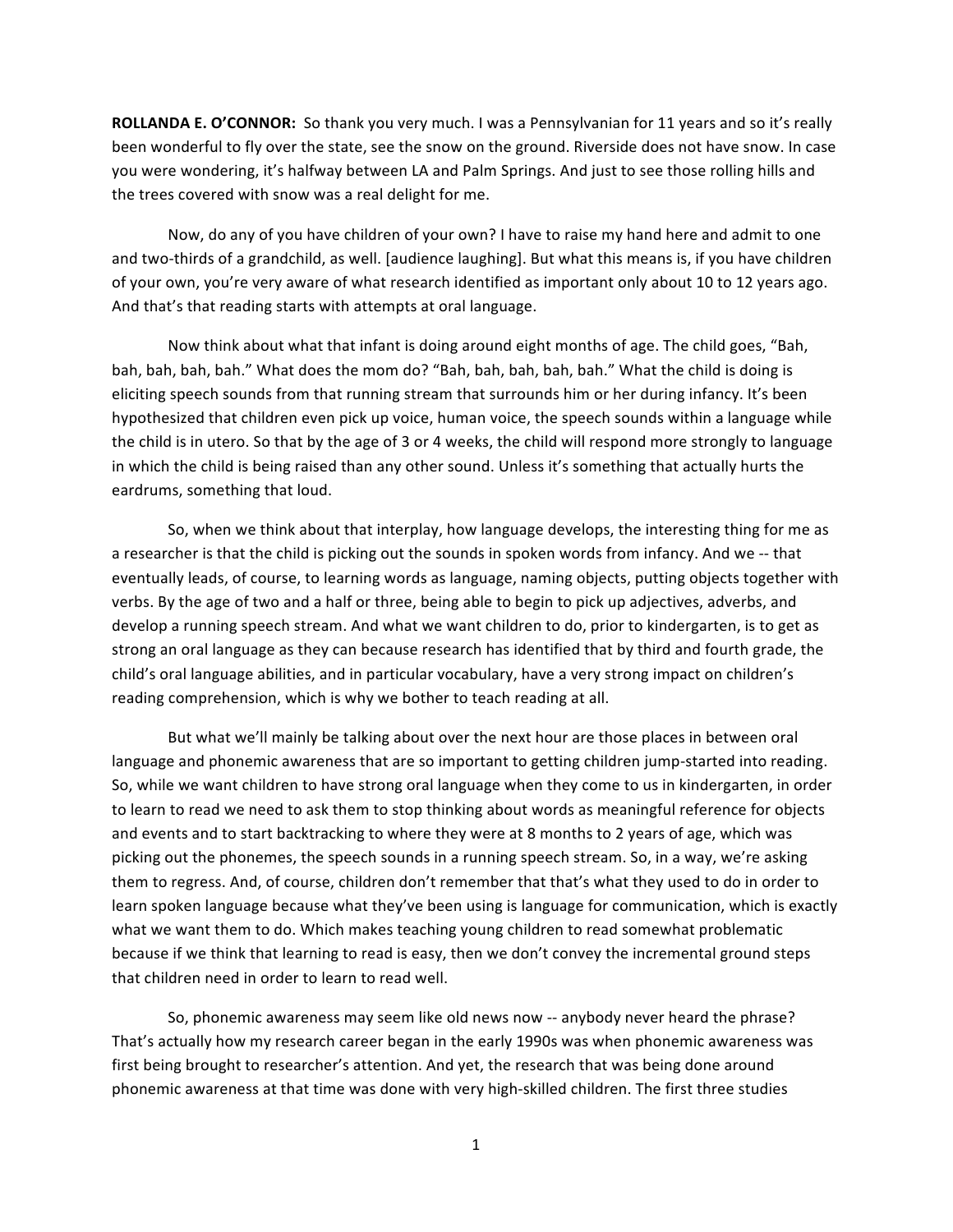published around the impact of phonemic awareness on reading development were conducted with children with an average IQ of 113. Now, one might expect that most of those children won't have too much difficulty learning to read, so my work extended that phonemic awareness into children who had risks for reading difficulties, children who'd already been identified as having special needs, children who came from low-income families, children who had less exposure to literate events. And so my work was initially in seeing to what degree can we transfer that new knowledge around phonemic awareness to a struggling reader population, the children that we expect to have some difficulty, the children who need the most careful reading instruction that we can provide.

Now from phonemic awareness, hearing the speech sounds in a spoken word, and just as a refresher, here's a word, fish. Say that word.

### **AUDIENCE:** Fish.

**ROLLANDA E. O'CONNOR:** How many phonemes within that word? That's right, three phonemes, okay. Now from phonemic awareness we want to teach children letter sound correspondences. And it's been documented that if, in kindergarten, children have phonemic awareness already, then learning letter sound correspondences is really quite simple. And that's because the letter sound correspondences become meaningful, even though they're just little bits. If the child hears that -- hears the letter C and it makes a sound "kuh" and the child has phonemic awareness, the child can say internally, "Oh yeah, kuh, like the first sound in cat or the last sound in duck," even though the last sound in duck is spelled with both a C and a K. If the child cannot hear the speech sounds within a short, spoken word like cat, then here's a letter C and it makes kuh -- is meaningless information. And it takes that child who can't see the purpose for learning the sound for the letter C much longer to learn and retain that letter because it is meaningless information.

Now from letter sound correspondences we want to teach children to decode, to see a word like C-A-T and produce "kuh-ahh-tuh," cat. And that works for a while. It's good to learn later in kindergarten, it's good to learn throughout first grade how to decode words, but then the child sees a word like they. Sound that one out. "Tuh-ha-ee-ya." How about a word like laugh? Starts out okay. "Laug-ha." Doesn't work very well. So we need to teach children to extend beyond just decoding and to learn words as wholes when they can't be decoded, the non-decodable or irregularly spelled words, and then they need to learn not only to decode and to recognize words, but to recognize them quickly. Because if children labor over decoding in first and second grade, then they can't read sufficient -- with sufficient flow to their reading to be able to backtrack to their oral language and use that to comprehend what they've read. So you see how interrelated all of these features of early reading are.

And, of course, fluency is not anywhere near sufficient. You've probably sat children down, listened to them read aloud, and asked them a question and you get the blank look. So we also need to teach children to attend to what they're reading and be able to chunk what they're reading into meaningful phrases that they can put together. We need to teach children vocabulary, and even though this first session, this first 2 hours, is primarily about getting those words off the page with sufficient facility to be able to comprehend, vocabulary should be introduced in kindergarten and virtually never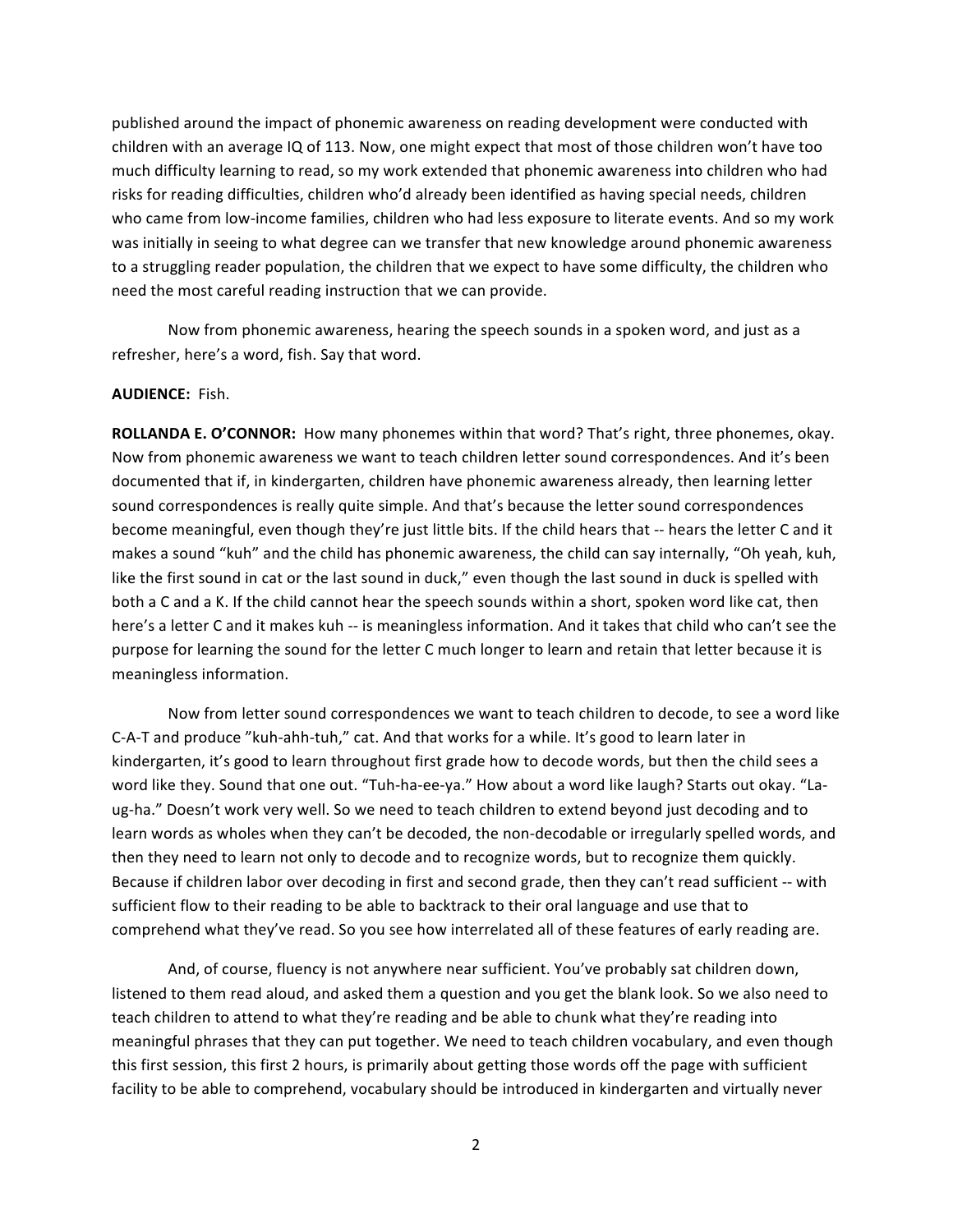goes away. Because if we fail to teach vocabulary, which will be part of what's folded into this afternoon's session, then all of what we teach children about getting the words off the page is not linked to the meaningfulness of words that they thought was the whole purpose of learning language in the first place when we first met them in kindergarten. So all of these things are interrelated. Yes, good spelling would be nice, but it's beyond what we could do today.

Now, many of you work with children across a range. How many work with children of more than one grade level? So, although I'm going to be approaching this morning thinking about what are the foundations of kindergarten-ness around reading and first grade and second grade and third grade and fourth grade, I'd like you to think about the children you work with because we cannot presuppose that because the child is in second grade the child already knows what a kindergartener should have learned or a first grader should have learned. And so at any point we need to keep that whole continuum in our minds, figure out where the child falls on that continuum, and make up for lost time while still using age- and grade-appropriate materials and strategies so the child feels strong. So this is where we're going for the morning.

Now, all of these features are important for reading words, phonemic awareness and phonics, structural analysis, multiple word strategies, morphemic analysis, and contextual analysis. We'll be spending most of our time this morning on the first three, and then moving into the other areas later this afternoon for those of you who are here for the long haul. And what I'd like you to notice is this last feature, contextual analysis, and see where it falls on this developmental program of skills. The reason that it's last is that good readers don't guess. Good readers use the skills they possess. They try to decode, they try to match it to a known word, they take a look at the word endings, the prefixes, the affixes. They give it their best guess using their skills and then, when they have a spoken rendition of the word, they see whether that spoken rendition fits in the flow of language.

That is very different from what many struggling readers do, which is look at the first sound and guess. The problem with that approach is it's very effective in first grade. Children who look at the first sound and guess are right about 50% of the time, and that's enough reinforcement to keep that strategy going. Unfortunately, they keep that strategy going for a very long time. And by third or fourth grade, that multi-syllable word that they do not understand, that they do not know, that they cannot decode by looking at the first sound and guessing, carries the meaning of the sentence, which means that context is now irrelevant. So, as we work with children who are either struggling readers or children at risk, we want to think about what we can do to give them sufficient skills at each age and grade to be able to decode words with a high likelihood of coming very close. Because if they can come very close to the real pronunciation of the word, then it's likely that they can use context, that they can rely on their oral language ability, that they can rely on their decoding and vocabulary to be able to predict the word with a high likelihood of success.

So let's begin with the likely suspects. If a child is not reading well and the child is older than kindergarten, these are the areas which are most likely to be problematic for the child. If the child is a kindergartener, chances are the problem is understanding the alphabetic principle. And the alphabetic principle is just this, any word that we say can broken into sounds, and any sound that we produce can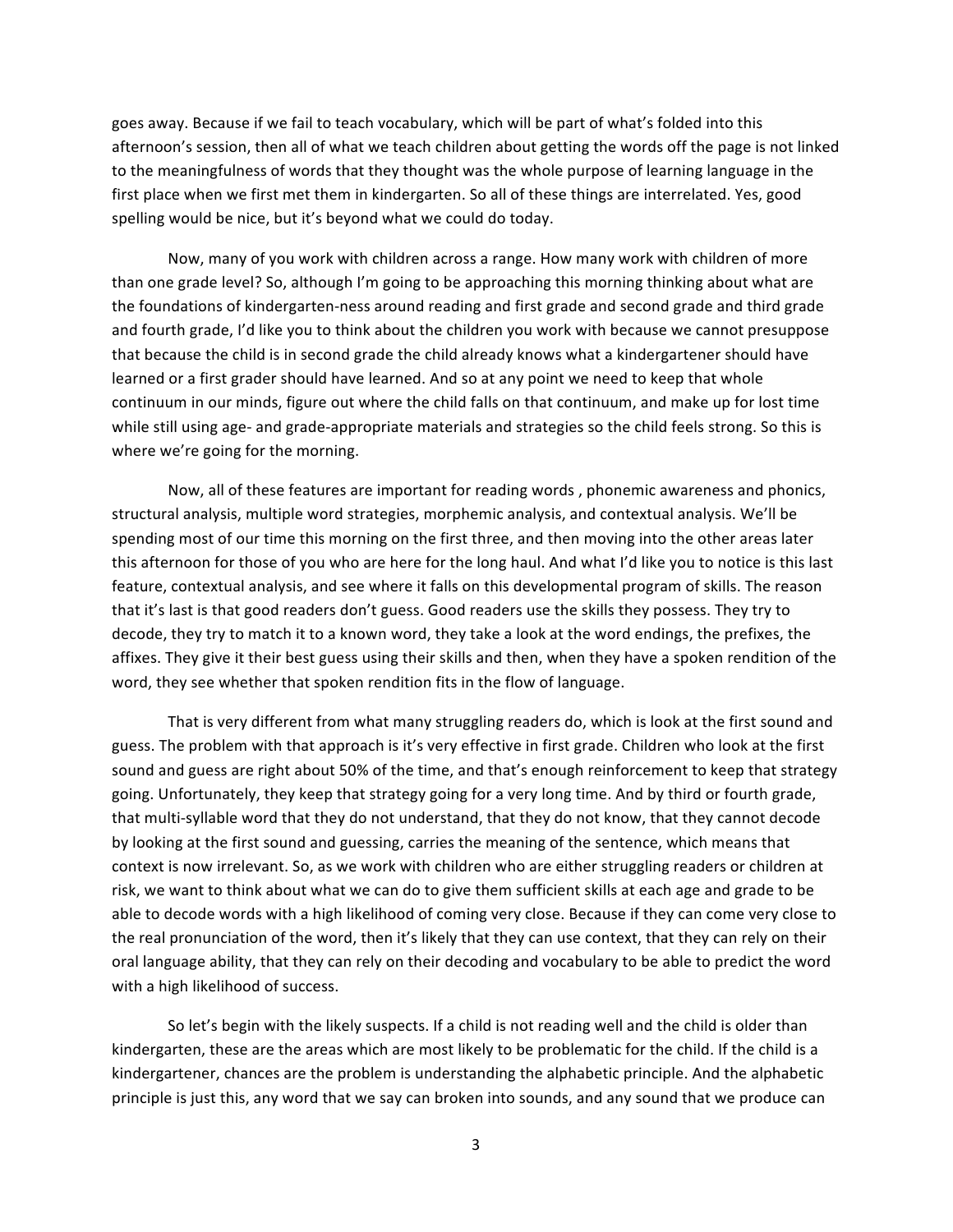be represented by a letter or a collection of letters from the alphabet. That's how reading and spelling work, and sometimes we're not explicit enough about that notion that children understand that that's why they're learning what they're learning in kindergarten. It's so that they can put together the sounds they hear with the letter sounds they're learning into a way to both capture their words in print, which is spelling, or see a printed word and bring it back into speech, which is reading. Now, if we see a child who is not reading well in first grade, what the child should be learning in first grade is a strong foundation in phonics and decoding words, multiple strategies for doing that. But it may also be that the child still lacks the alphabetic principle. So that's something to consider assessing when a child is a poor reader in first grade. But second grade, we assume that the child already has the alphabetic principle and phonics and decoding skills, but the child might not. So we might need to backtrack and teach some of those pre-skills, even though the job of second grade reading is reading fluently. As we move into third grade, you can see the problem. It could still be phonics and decoding, it could still be fluency, although at third grade we should be working on multi-syllable word structures, how to unlock those, which, if you teach kids who are struggling, you know it's when they get from quarter-inch words to half-inch words to one inch long words that they sort of give up and give you that blank look asking for help. So we'll be working with multi-syllable strategies during the second half of our presentation this morning.

We should be working directly on comprehension strategies because, although some children -and it's estimated that about 60% of children who can get the words off the page and into speech can understand without additional help in comprehension. That leaves 40% who need specific comprehension strategies in order to make sense of what they're reading, even when they're getting those words off the page. And lastly, by fourth grade it could be any of those pre-skills along with comprehension and actively linking one sentence to another, one idea to another, drawing on background knowledge, building on the big picture.

So this is what we're after. But we can't actually start here when virtually every aspect that comes before is an enabler for our ultimate goal of reading comprehension. Now I'm not suggesting that we don't do anything around comprehension until third or fourth grade. Of course that's not the point. You can work on comprehension skills with kindergarteners through oral language, for example. And the same with first graders. But what I'm suggesting is that if a child has difficulty reading across one of these levels, we can't assume that it's the big picture idea that is problematic unless we go back a little ways and figure out specifically what is inhibiting the child from moving forward in reading development.

So let's start with the kindergarten skills. Now, for kindergarteners -- I was asked once by a teacher, "Well, if the whole point of reading in kindergarten are issues around, excuse me, phonemic awareness and letter knowledge, shouldn't we be spending our whole reading block around phonemic awareness and letter knowledge?" And what I would suggest to you is in our research studies we can do a pretty good job of phonemic awareness in 15 minutes or less a day. So we're not talking about spending our whole reading block on phonemic awareness, but what I'd like to show you are some targeted skills that you can use with intact classroom groups, or you can also use these with older students who lack phonemic awareness. And we're going to come back to this point when we talk about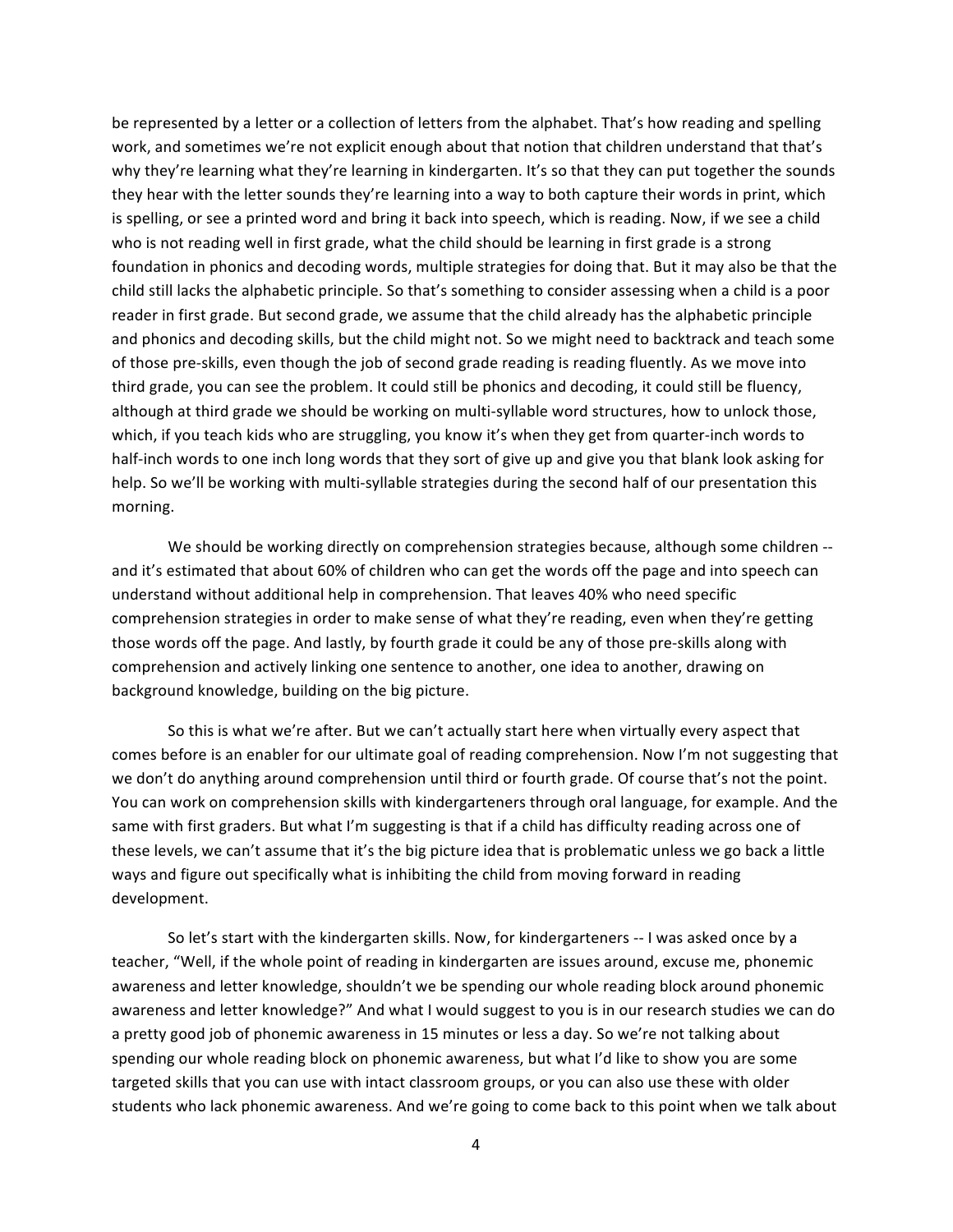measuring it. So segmenting, blending, letter sounds, the alphabetic principle -- and notice I've put the meanings of words in brackets here because vocabulary should be taught at every level. I'm just not going to be working with it this morning.

So, what I'm going to show you now is the easiest activity that we have found to teach blending and segmenting to young children. And I say the easiest way we have found because we have tried many, many, many different ways. We've spent time figuring what should we teach first, blending or segmenting, segmenting or blending? Should you be integrating it with letter knowledge or is one a precursor to the other? And what I'm suggesting is that the bulk of research suggests that we integrate blending and segmenting in the same activities, and if we do so, children learn both faster than if you taught one first and then the other in either order. So, first we're gonna name these pictures. This first one is book. Say that word.

**AUDIENCE: Book.** 

ROLLANDA E. O'CONNOR: Frog.

**AUDIENCE:** Frog.

ROLLANDA E. O'CONNOR: Light.

AUDIENCE: Light.

ROLLANDA E. O'CONNOR: Sail.

**AUDIENCE:** Sail.

**ROLLANDA E. O'CONNOR:** Why did I bother to name those pictures? Could you have said something different to those pictures than what I said? Certainly. By naming the pictures first you get all of the children in your group on the same page. Now this kind of activity can be used individually, it can be used very effectively in groups of five or so, and it also works in large groups -- whole group settings in kindergarten. So, many of the activities that I'm going to show you are activities that can be used with whole class groups or flexible groups at a particular grade level, but also make very quick shore up activities for students who might be in first or second grade and didn't get it. And for these older students, when we're very targeted in our instruction, they learn it even faster than the kindergarteners. So, if you're working with a first or second grader who lacks phonemic awareness, you probably only have to do it for about 5 minutes out of your reading period. It's not laborious.

Now, I'm going to say -- I'm going back into my teacher mode. I'm going in and out of being a teacher with you as children, and a researcher talking to you as professionals, so I hope you sort of get that part. So I'm going to say these words in a funny way. Listen to this. S-ay-ul. Do it with me. S-ay-ul. Now you do that.

**AUDIENCE: S-ay-ul.** 

**ROLLANDA E. O'CONNOR:** What word was that?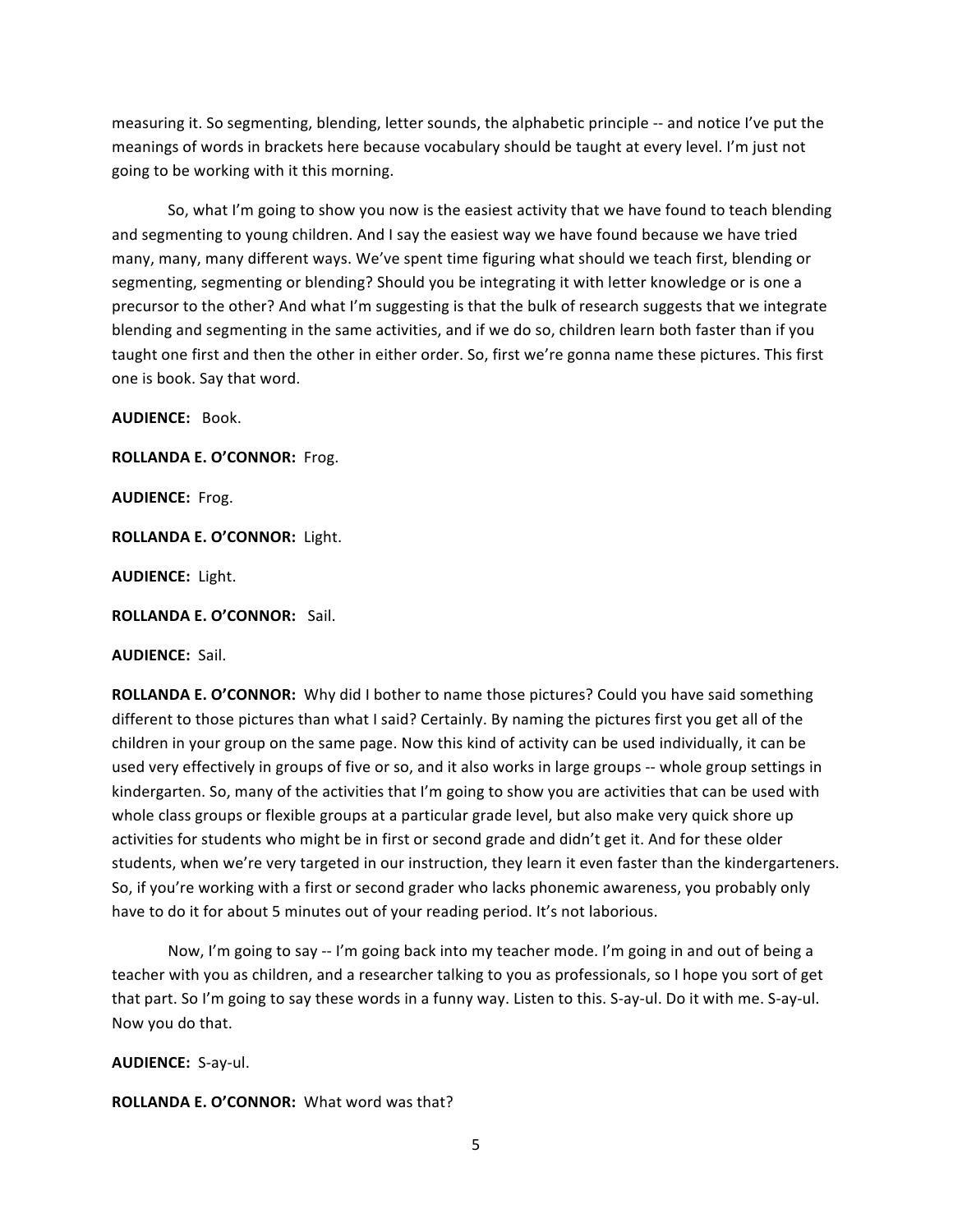#### **AUDIENCE:** Sail.

ROLLANDA E. O'CONNOR: Sail. Excellent. Try this one. Luh-ie-t. Do it with me.

**AUDIENCE:** Luh-ie-t.

ROLANDA E. O'CONNOR: You do that?

**AUDIENCE:** Luh-ie-t.

**ROLLANDA E. O'CONNOR:** What word was that?

**AUDIENCE:** Light.

**ROLLANDA E. O'CONNOR:** Try this one. Buh-oo-kuh. Do it with me. Buh-oo-kuh. Now you do that.

**AUDIENCE: Buh-oo-kuh.** 

**ROLLANDA E. O'CONNOR:** What word was that?

**AUDIENCE:** Book."

**ROLLANDA E. O'CONNOR:** Now, what I've been doing is going in and out of segmenting and blending. First you said the whole word, and that gave you a very small field to work with, just four words. Notice that I'm leaving the pictures up, so you don't have to hold them in your short-term memory. They're up there, provided for you. All you have to work on is saying them slowly, saying them fast. Now, you could buy a program. Fast Forward is one that's being marketed now heavily that does the same job for several thousand dollars. Or you could just say them slowly and say them fast. So it's up to you.

But what -- the reason that I want to show you this activity is for many children blending is highly abstract. Listen to me say these words in the old way. S-eh-oo. What word is that? That's really strange, isn't it? Imagine that you don't read, that you don't spell. B-oo-kuh. Isolated sounds is highly abstract to children who don't read and spell, and in fact, that kind of isolated sound blending is something most children can only do after they can already read. So it becomes a reading activity and not a learning to read activity. So, as much as we can, we want to stretch words out, and that's why we teach them to say them slowly. Let's do sail again and then we'll talk about why we're doing it this way. Say sail.

# **AUDIENCE:** Sail.

ROLLANDA E. O'CONNOR: Let's see how slowly we can say it. S-ay-ul. Now, sail is a one beat word. Many children can't hear that there's a s-ay-ul within that word. But if we have them say it slowly, now they can hear each individual speech sound. So we're slowing down the speech stream to help children hear that what they hear as one sound, sail, actually has several distinct speech sounds within it. We're also having children take this slowed speech stream, s-ay-ul, and blend it into a single word, sail. Now, when we measure children who have a wide range -- imagine the whole bell curve of children -- we find that kindergarteners who go on to be good readers are often initially better at blending, and then they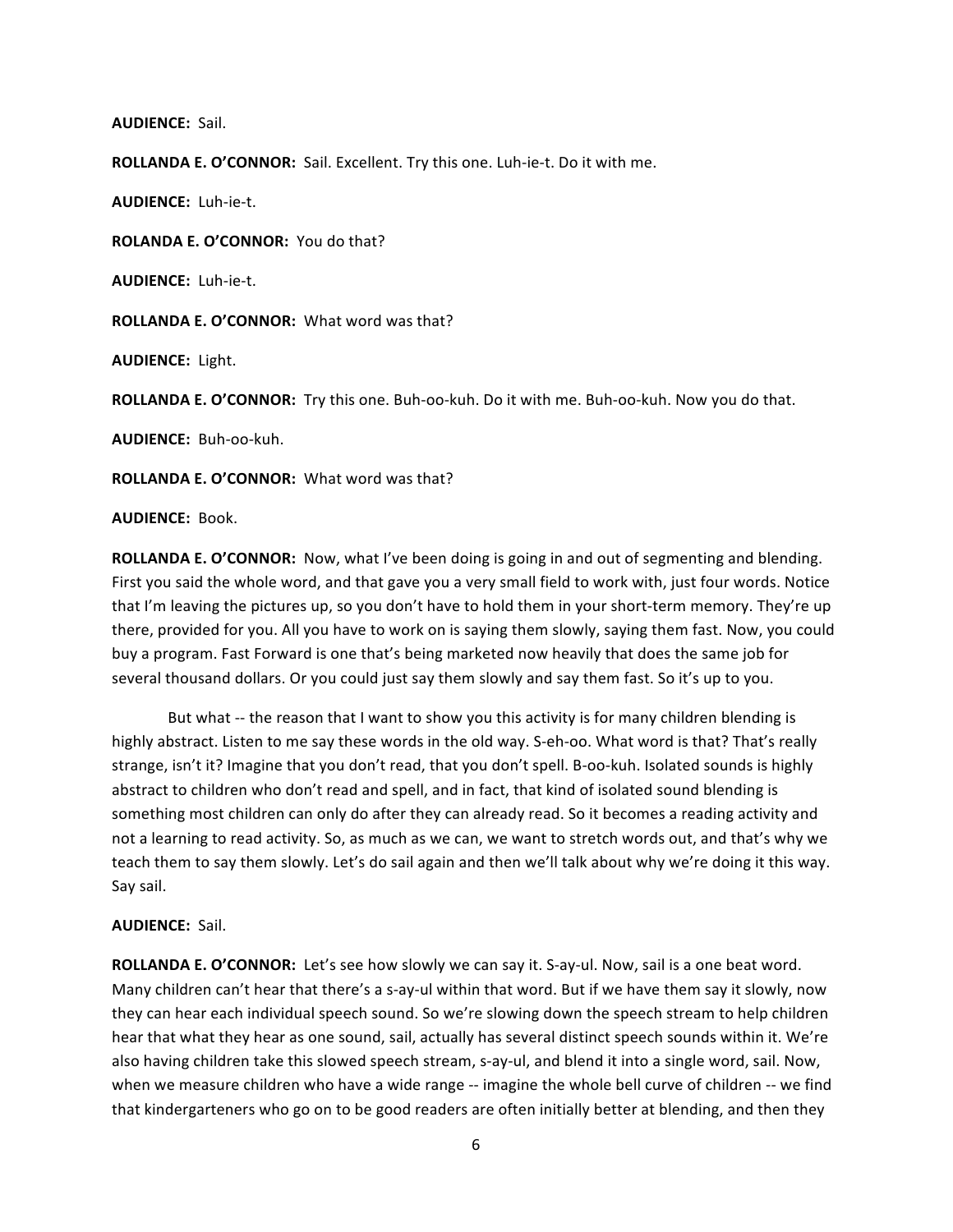pick up segmenting along the way. But children who go on to develop reading disability have the opposite pattern. We can teach them to segment with very careful instruction. They have great difficulty blending.

Have any of you seen a child write a word and then be unable to read it back? That's that phenomenon. And it's one of the leading signs that a child may go on to have reading problems if they cannot blend back what they just wrote, because in order to write a word, first they have to segment. Say-ul. And when they segment, s, they write the S. They hear the ay sound, they probably put the letter A. They the ul, they write the I. But they can't blend it back. And that's why we want to integrate blending and segmenting activities from the get go as we get started teaching children to read.

Now, when we teach letter sounds, things have changed a great deal since I began teaching, and I will admit it, my first year of teaching was 1970, so when we were first teaching reading, we were taught to introduce words in alphabetical order because it took advantage of what children already knew about letters. For example, A-B-C-D-E-F-G, so you might even be able to show children either a randomized letter group or show them a list of numbers, and what would children say? A-B-C-D-E. In other words, they knew the song, they didn't know what they were actually doing.

And that's one reason for randomizing, to some extent, the order in which we teach, but there are more important reasons. First, which two letters do children tend to have the most difficulty with? B and D. How consistent you are. Let's think about alphabetical order. A-B-C, oops. So if we use alphabetical order, we are teaching children the very letter that we know they're gonna confuse with B before they have thoroughly learned the B.

Now, in Carnine's work, if you know which letters are confusable, there frankly isn't a one best order to teach them, but there are some principles that make a great deal of sense. When we know children are going to confuse two particular letters of the alphabet, put at least five to seven instructional weeks in between the two. By doing so, you can reduce reversals and confusions by about 70%. Isn't that worth it?

What two vowel letters do children tend to confuse the most? I'm hearing I and E. Well, why would that be? Ih, eh, ih, eh, ih, eh, ih, eh -- why would they confuse those? Well, they look the same in the mouth, they sound very similar, and when I was working in Pittsburgh for 11 years, there was no difference between the two. And think about it. Those of you who are familiar with Pittsburghese, there is no difference.

So, again, there doesn't really matter whether you teach the letter and the sound for E or the letter and sound for I first, just put five to seven instructional weeks in between the two. Now, when I was initially teaching, all of our reading materials had us teach the long vowel sounds first and that's because it mimics the name and so it would be easier to learn. Unfortunately, that's not how reading and writing works.

Somewhere in your notes, print the small word ran. She ran down the street. Change ran into rain. How'd you do it? Anybody add an I? Anybody put an E at the end? Anybody take the A away and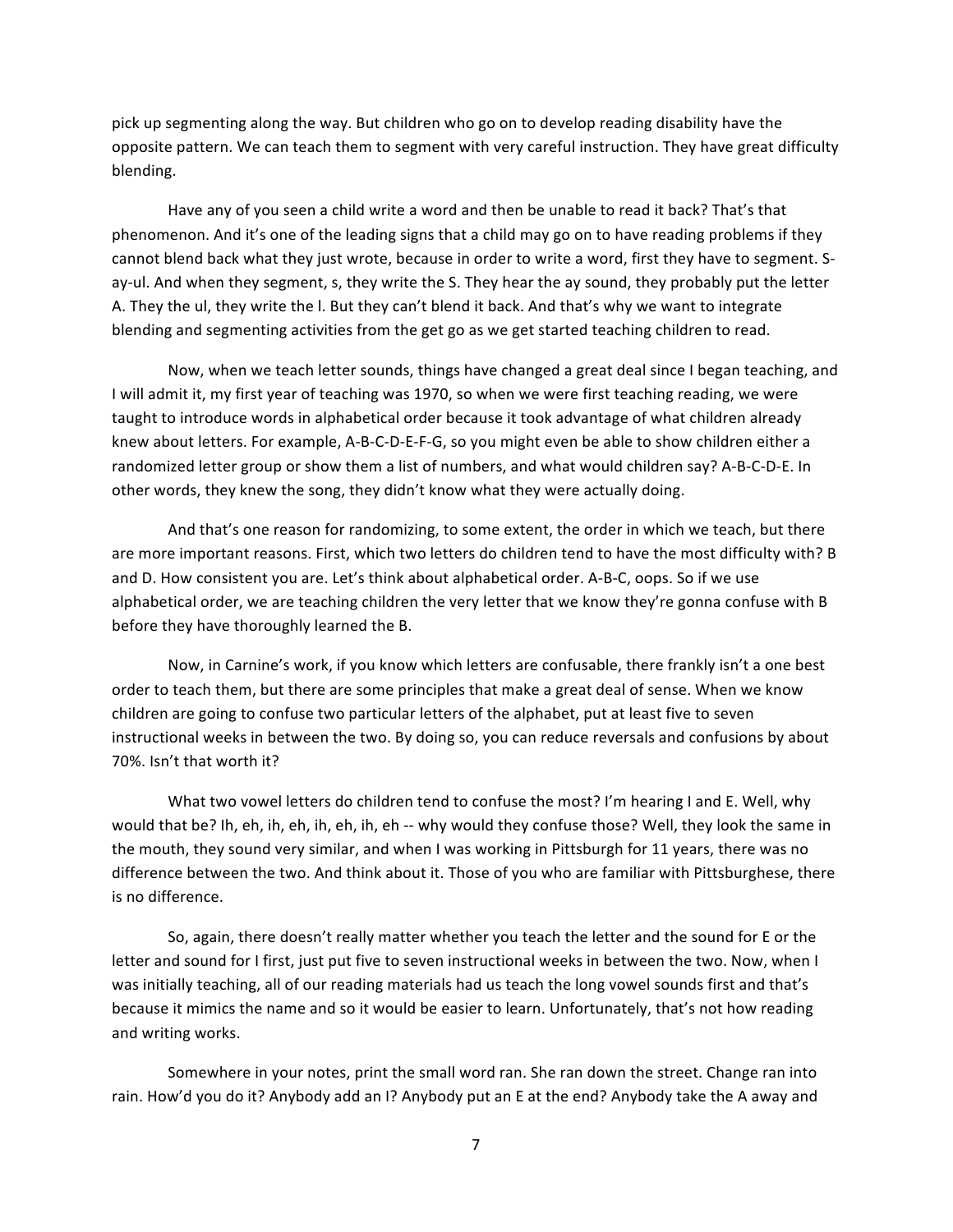put that EIG in the middle? "The King Who Rained," if you're familiar with that book. So if you want the ah to say ay, you have to do something to it. It's rule based to make it say something other than the short sound.

Try the word sit. Please sit down. Change sit into sight. How'd you do it? Some people added that silent GH, some people put the E at the end beside the prime. C-I-T-E changed the whole thing up, sure. So all of those spellings are legitimate, but they're all rule based. So by teaching children the short vowel sounds in kindergarten, they can write many, many, many words independently. And then we'll leave these extra rules, the silent GH, the silent E rule for first grade teachers to deal with. So those of you who are first grade teachers, now you have this extra burden on you. On the other hand, if in kindergarten all children knew all the short vowel sounds, wouldn't they be a leg up?

We want to start teaching letter sounds as soon as possible. In 1970, we were told not to start until January, and that's because children need to settle into kindergarten and learn a lot of things that were not related to reading before we got started. Of course, the problem is it takes many children a long time to learn just the 26 lower case letters and sounds, let alone throwing in the upper case as well. And if you now compress the time, they no longer have September, October, November, December as instructional months, then we've compressed way too much learning into a short period of time for children who struggle. So, of course, the current recommendation, which is what most of you are doing already, is to teach your first letter sound in the first week of the school year in kindergarten so that children have as much time as possible.

We also want to use cumulative introduction of letters and sounds. When textbook publishers were getting a little more savvy, they started doing a letter sound of the week. Well, children can actually learn more than just one letter sound a week. On average, most kids can learn about two. The problem with the letter sound is -- of the week is after we taught here's the letter sound L, and it's the first sound you hear in lion, and then the picture of the lion goes up in its line around the classroom, children think that, okay, so here's this I, starts lion. But they don't necessarily hear that it's also the last sound in call, or will. They don't necessarily remember L when the teacher moves onto a whole week of M. And that's why, once a letter sound has been taught, you want to review it every day. It doesn't mean that when you're on your 25<sup>th</sup> letter of the alphabet that you have to sit children down and do all the 24 just before you teach the new one, but you want to integrate your teaching of letter sounds with everything you've taught so far sometime during your instructional days so that it doesn't have time to go away. That in and of itself, reviewing sounds every day that have been taught so far, reduces the problem that many struggling readers have with long term memory because you don't let it get longterm. You keep it in working memory and short term memory, which are easier for most youngsters to access.

We will start integrating the letter sounds that you're teaching with the phonemic awareness activities, because by doing so you're demonstrating the alphabetic principle, which is what we want all those little short people to walk out the door knowing.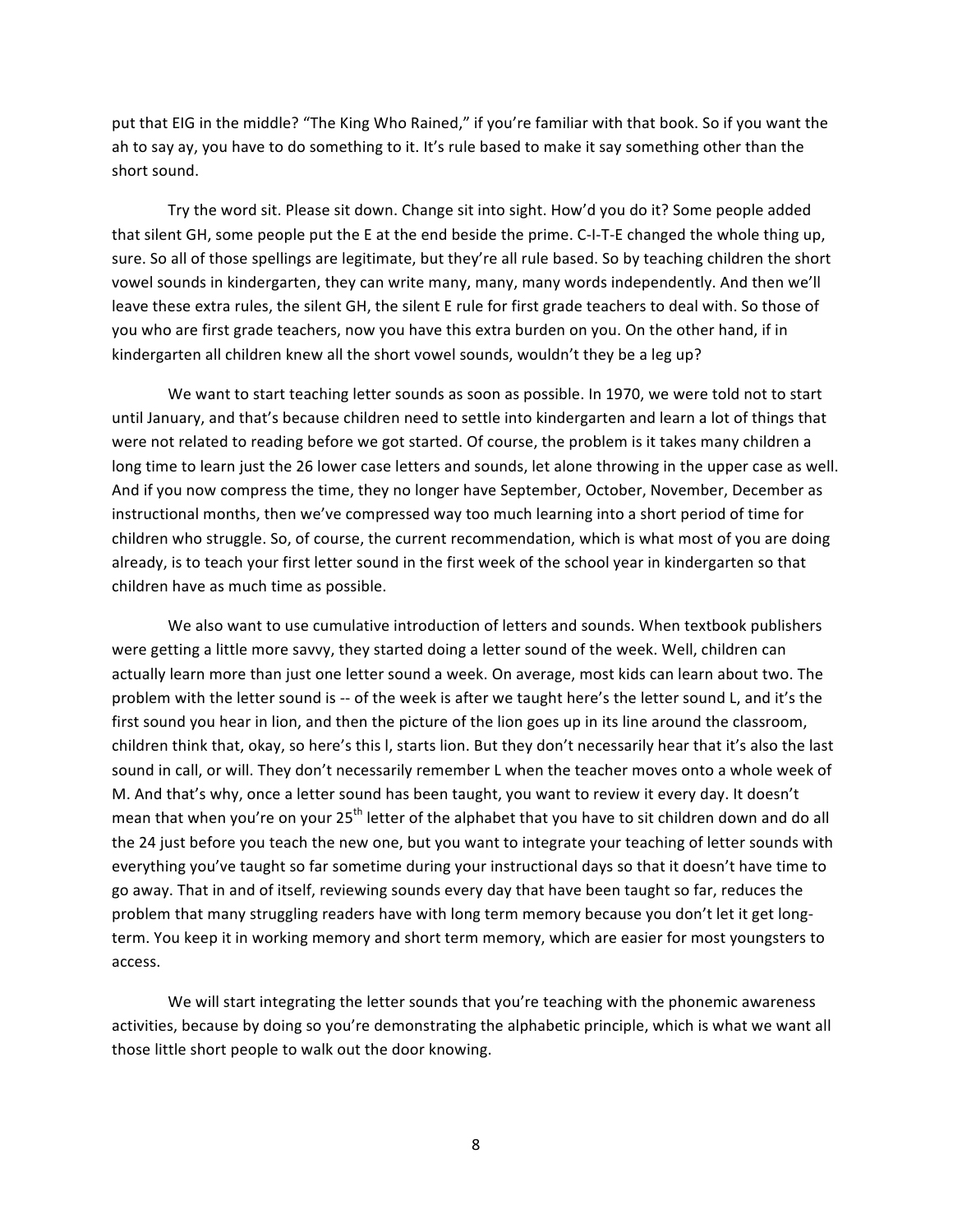And lastly, you want to think about accessing letter knowledge, especially when you have children who are moving in. Now, if you're working with a small group, my guess is you know exactly which letters children know and don't. If you're working with a large group, it's a little more difficult to keep a handle on every child, especially if they did pretty well in one week and then, doggone, here comes the winter break. And if children had no exposure for 2 or 3 weeks during that time, then there can be forgetting going on. So, keep children caught up. Know where they are at all times.

Now, in order to integrate letter sounds with what you're teaching, what I'm showing you now is sometimes called onset rhyme squares, onset being the first letter sound or letter blend, if it's something like a cl or a st, the rhyme part being the part that rhymes. And all those are spelled differently. Linguistically, they still have the same meaning. So if we wanted to say make in a funny way, and when you're working with kindergarteners, it's usually a funny way and not, "Now let's use the onset rhyme form of segmentation." So here's my funny way. I'm going to say make in a funny way. Umache. Do it with me. Um-ache. Now you do that.

## **AUDIENCE**:" UmEache.

ROLLANDA E. O'CONNOR: Say the first sound.

### **AUDIENCE:** Um.

### **ROLLANDA E. O'CONNOR:** What's a letter that starts that sound?

#### **AUDIENCE:** M."

**ROLLANDA E. O'CONNOR:** Good, we'll put an M in the first box. Now if you're using these as laminated forms, which are very simple to make -- well, actually you probably think they're pretty hard. Any of you use a table function of your word processor? So this is a two-column, one row on your word processor. Make it as big as small as you want. Or, of course, you could get out a ruler and a crayon. What I'm suggesting throughout the session is, in many cases for beginning literacy, commercially prepared materials are much less important than a well-informed teacher. The materials you need are free. You just need to take the time to make them. And if you laminate them, then with cold and flu season coming on, you can also wash them off and keep them safe for the next child to play with. Moreover, do any of you work with groups of more than five? Not too -- oh, lucky you. Excellent, okay. Well, let's assume even that you're with a group of five. Now you can give each child their own laminated form and probably the sexiest tool in kindergarten is the smelly marker. [audience laughing]. So now you've really upped the ante. They're doing something so cool. And they can erase it and use it indefinitely.

Now, what you do then, of course, what you have to think about ahead of time is which letters and sounds are you teaching. And make a short list of words, probably only about five for each session, of words that use that particular letter sound in its initial position so that you can begin integrating letter sounds and phonemic activities within the first month of school. That gives children a heads up on the alphabetic principle. Now, the reason I say you have to think about it is, of course, we all know words and, unfortunately, many children's names follow this as well, that use a letter sound that is not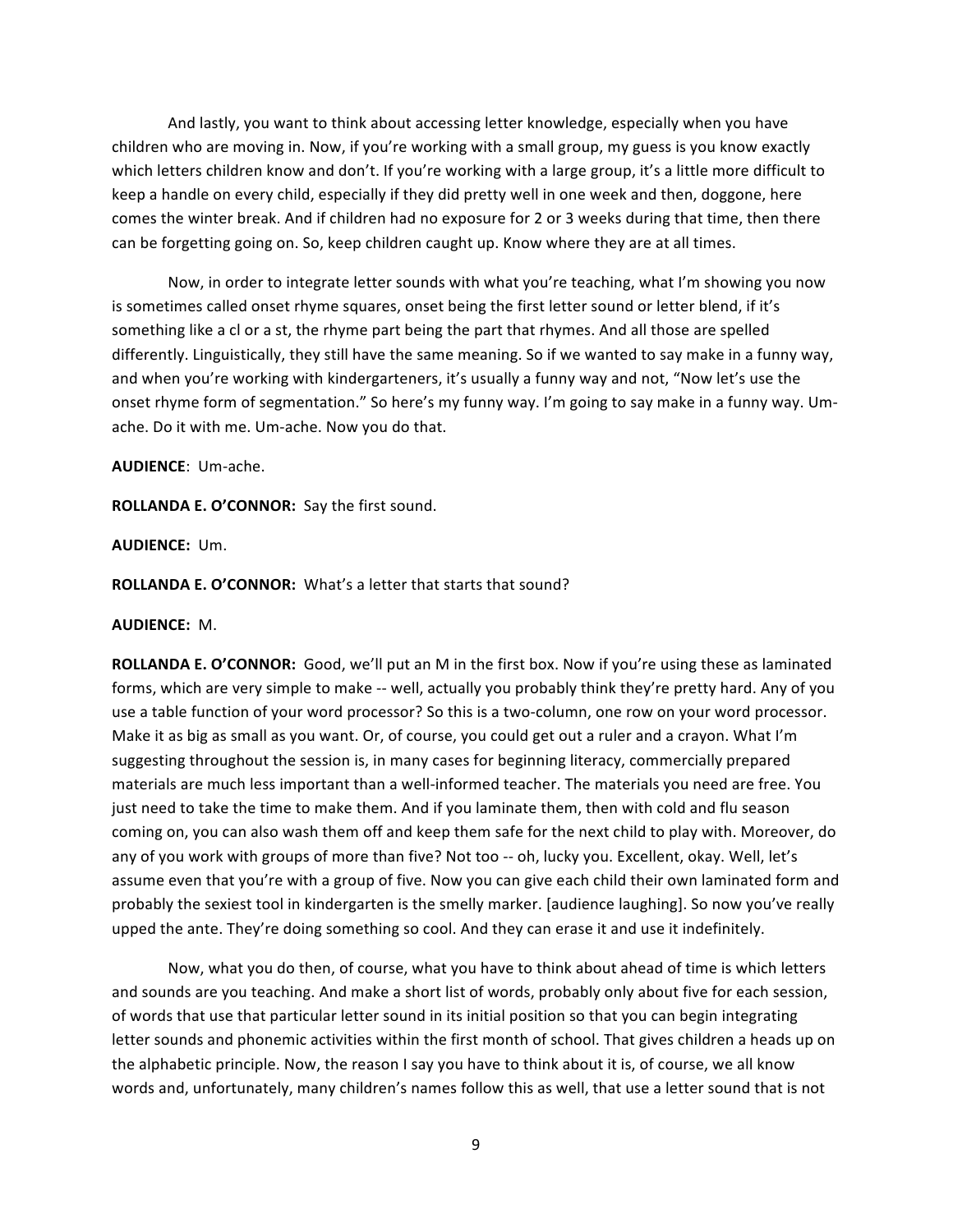the letter sound that is most common. So you want to control your list. Don't do this part on the fly, but have your lists going in so that you know what you're doing.

Now, as children learn onset rhyme forms of words, which is the next step beyond stretched blending and segmenting, the next hurdle, of course, is to aim for children hearing at least three sounds in a spoken word. Once they can hear about three sounds in a spoken word, they can also transition into spelling if that's important to you. And I suggest that if it's not, perhaps it should be important to you because children do learn to both read and spell more accurately if you combine some simple spelling activities with your reading instruction. And that's part of the baby that we don't want to throw out as we move from one pendulum swing to the other. And a few of you, I don't think you've been around as long as I have in teaching, but some of you've been around long enough to hear -- see that pendulum swing from here to here and back again. And I think that both researchers and curriculum developers, which is probably even more important, are beginning to integrate the best features of the edges of this pendulum into programs that are more effective for children. So we do want to integrate reading and writing activities.

Now, for segmenting words into three phonemes, you want to make sure first that the word list that you've chosen is a word list that contains the letters and the letter sounds that you have been teaching, that the words that you have selected are not irregular words if you're going to have them integrate it with spelling, and that's an important if because, if you're only going to do this particular task as an oral language task, then the regularity of the spelling pattern makes no difference. But if you're going to have them write it, it makes all the difference in the world. So for example, we could take a word like sail -- say sail.

**AUDIENCE:** Sail.

**ROLLANDA E. O'CONNOR:** Tell me the sounds you hear.

**AUDIENCE:** Suh-ay-ul.

**ROLLANDA E. O'CONNOR:** So let's do it with your three squares. Say the sounds.

**AUDIENCE:** Suh-ay-ul.

ROLLANDA E. O'CONNOR: And if that's as far as you're going to go with the task, that's fine. You can even use words like make. You can even use some letter blends at the kindergarten level. Let's say snake in that funny way. Suh-na-kuh. But if you want children to also spell the words, then it is crucial that you're only choosing words that are three phonemes representing just three letters, and that those letters are making the most common sound that you've been teaching them. So that's why I'm saying you can't really do this on the fly, even though the materials are simple. You have to pre-think your instructional targets each time.

Now, if you were going to move to the next step, and this would be an end of kindergarten activity or a beginning first grade activity -- it's a nice way to start the year in first grade because it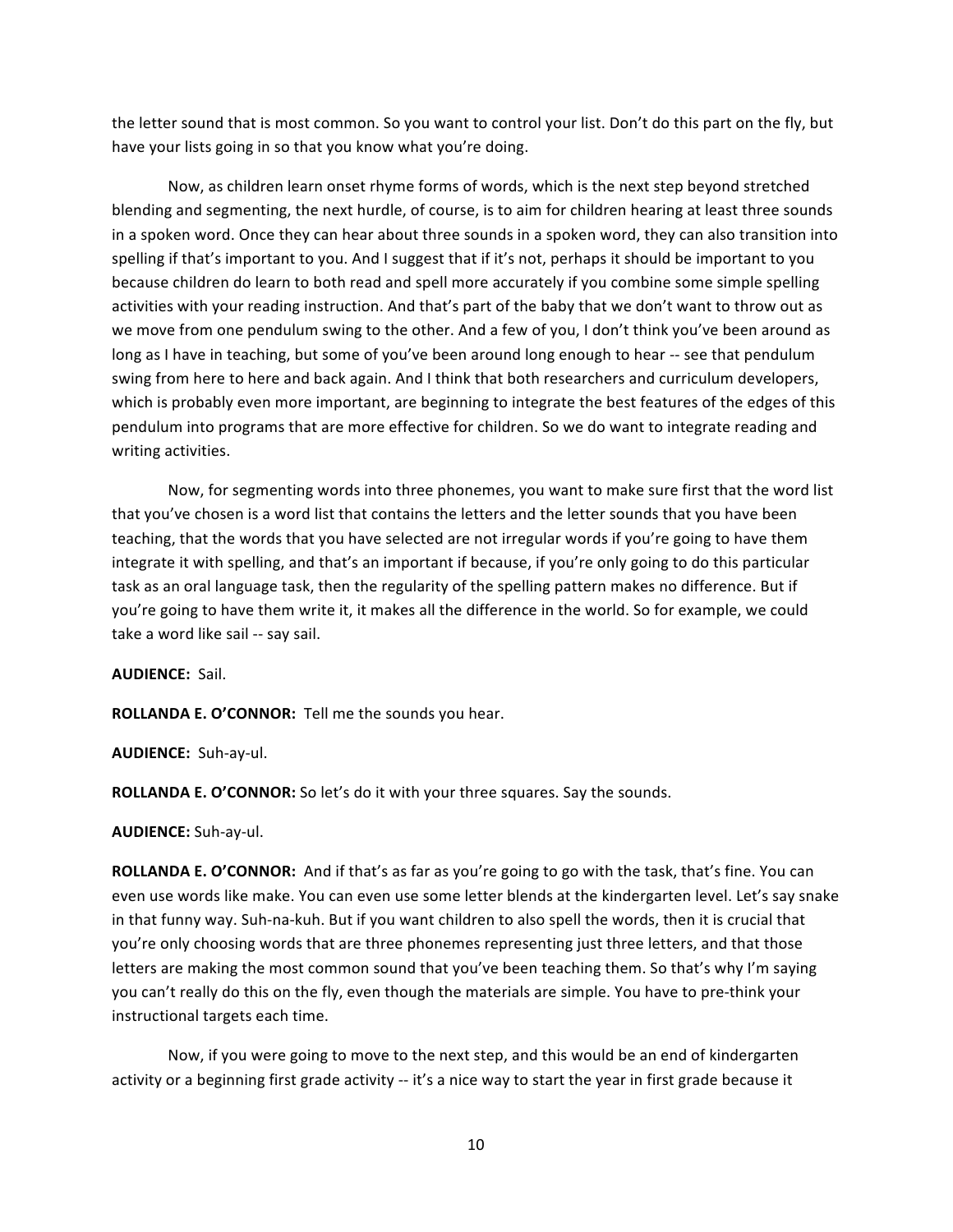refreshes all that we hope they learned in kindergarten as they get going. Here's a word, fit. Say that word.

**AUDIENCE:** Fit.

**ROLLANDA E. O'CONNOR:** Good, say the sounds.

**AUDIENCE: Fuh-it.** 

ROLLANDA E. O'CONNOR: And what's the first sound?

**AUDIENCE:** Fuh.

**ROLLANDA E. O'CONNOR:** The first sound?

**AUDIENCE:** Fuh."

**ROLLANDA E. O'CONNOR:** That's right. Now, do you know the first letter that makes that sound?

**AUDIENCE:** F.

**ROLLANDA E. O'CONNOR:** Good. Move it into the first box. Now, what you can imagine here is you have another instructional activity set, which is very simple to construct. You print the letters of the alphabet in sets for children. I like to use about 72 point font so they're big enough for children to handle. And then you've got the laminated forms that you've been using forever. Keep your letter sets relatively small if you're having children in small work spaces. We like to keep it to no more than six or eight letters each time you do this activity because children can manage that many. I have seen kindergarten teachers very effectively use all 26 letters. These were the most organized teachers I have ever met in my entire career and they had children take their 26 letters and arrange them on the desk, put the vowels in the top row, put the rest in alphabetical order below. And she used that activity as a set-up activity as children were entering the classroom. So it was sort of a quieting activity and then they were all there. Now, what I see more often is that with 26 little pieces of paper on the table, they end up all over the floor and every other place and it's really hard to do.

When I was using this in our research sites, I used to stuff the envelopes for every child every day with the letters that we were going to use on that activity. Now that takes a couple of minutes, but I've also seen teachers very effectively write on the chalkboard or on their whiteboards or wherever they post things the particular set that is going to be used today. And then she had pocket charts with all 26 and it was a child's task to go and select those 6 letters and bring them back to the desk. So you can decide how to organize it. The important part is you need to think about how you're going to organize it before you actually use it so that it's going to be functional in your work environment. Now, as we measure progress toward the alphabetic principle, we'll be measuring both what children know about letters and what children know about phoneme awareness. Many of you are already using things like rapid letter naming. How many of you are? How many are using some kind of a measure of segmenting? Good, we won't spend time on this, but just to show that we do want to think about their letter naming,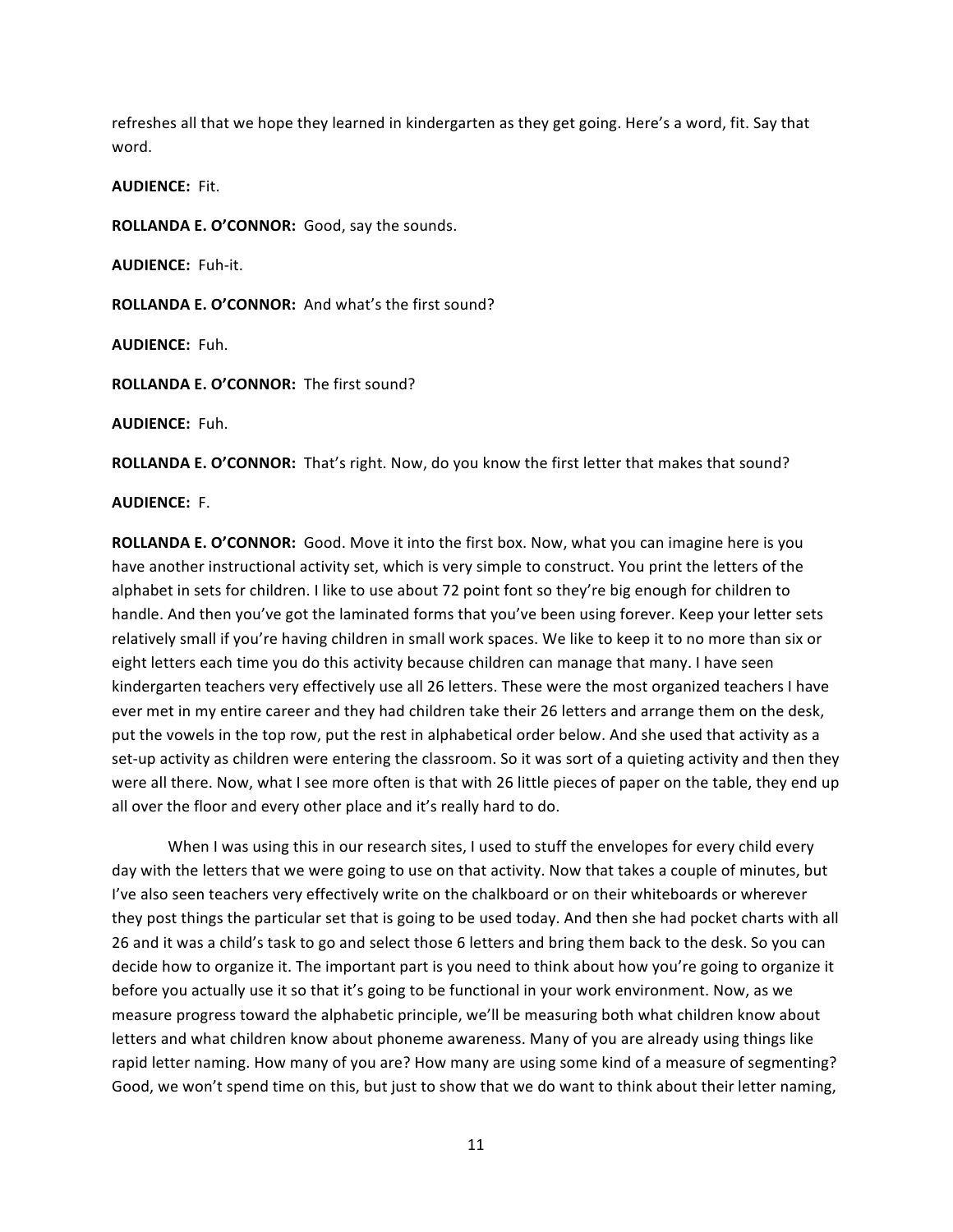we also want to think about the sounds that they know. Now, what's different here that I want to show you is that the goals for kindergarten are about this for a child naming about 50 of the letter names in a minute. Once they can name about 50 letters in a minute, accurately with two or fewer mistakes, you really don't need to measure it anymore. You could use the same tool you've been using and ask children now to start naming the letter sounds.

The thing is that once children get that fluent with naming letters, they tend not to regress anymore. The time you get the bounce is when children can name ten because which ten are going to be first on your particular measure is going to show you whether you consistently get ten or whether they sort of bounce up and down because the letters they know aren't within the time they are spending on them.

The same is true for segmenting. We want children to be able to pick out about 30 sounds in about 10 words within a minute. Once they can do that, they don't tend to regress on segmenting. And in fact, there's a danger that I want to show you here in measuring it for too long that we're finding in our research sites consistently. You get the children up to about 30, maybe even higher -- 30, sometimes you get 35 -- I've clocked children giving 80 in a minute. But the thing is that getting faster than 30 is not linked to higher reading achievement. Up to about 30, it seems to facilitate children's reading and spelling. Here's what's happens after they get beyond that hump. They learn to segment, they understand it. Now they're starting to read. That's excellent. It's exactly what we want. Once they start to read, they begin to start chunking. They see the A-T pattern, they know that's at. You show them a word like cat, they're not going to go kuh-ah-t. They can do it better than that, cat. It's what we want. But it will look as if they're regressing and segmenting and they're not. And we've seen teachers say, "Oh gosh, they got midway through first grade and now they're getting worse. Their scores aren't as high. I guess I should just stop teaching reading and go back to segmenting because they're regressing." Well, that's not the case. If you see that children are beginning to use the patterns in words, that is more efficient reading. Stop measuring segmenting. It will mislead you.

So, think about your measurement system. Most of those that are out right now, DIBELS and AIMSweb, are about the best things we have at the moment, so those are good systems if you're using them. But once children make these hurdles from those early literacy measures into real reading, don't measure this stuff anymore. It's not necessary. So, as we move into first grade -- I want to show you one more thing. Do any of you have trouble -- do any of your children have trouble picking off the first sound in a spoken word? Nobody? Okay, I see just a few hands, so this is only going to take a minute.

You know that stretch segmenting that we were doing? Say sail.

### **AUDIENCE: Sail.**

**ROLLANDA E. O'CONNOR:** Let's see how slowly you can say it.

**AUDIENCE: Sail.** 

**ROLLANDA E. O'CONNOR:** Do it again, I'm going to stop you.

**AUDIENCE: S--**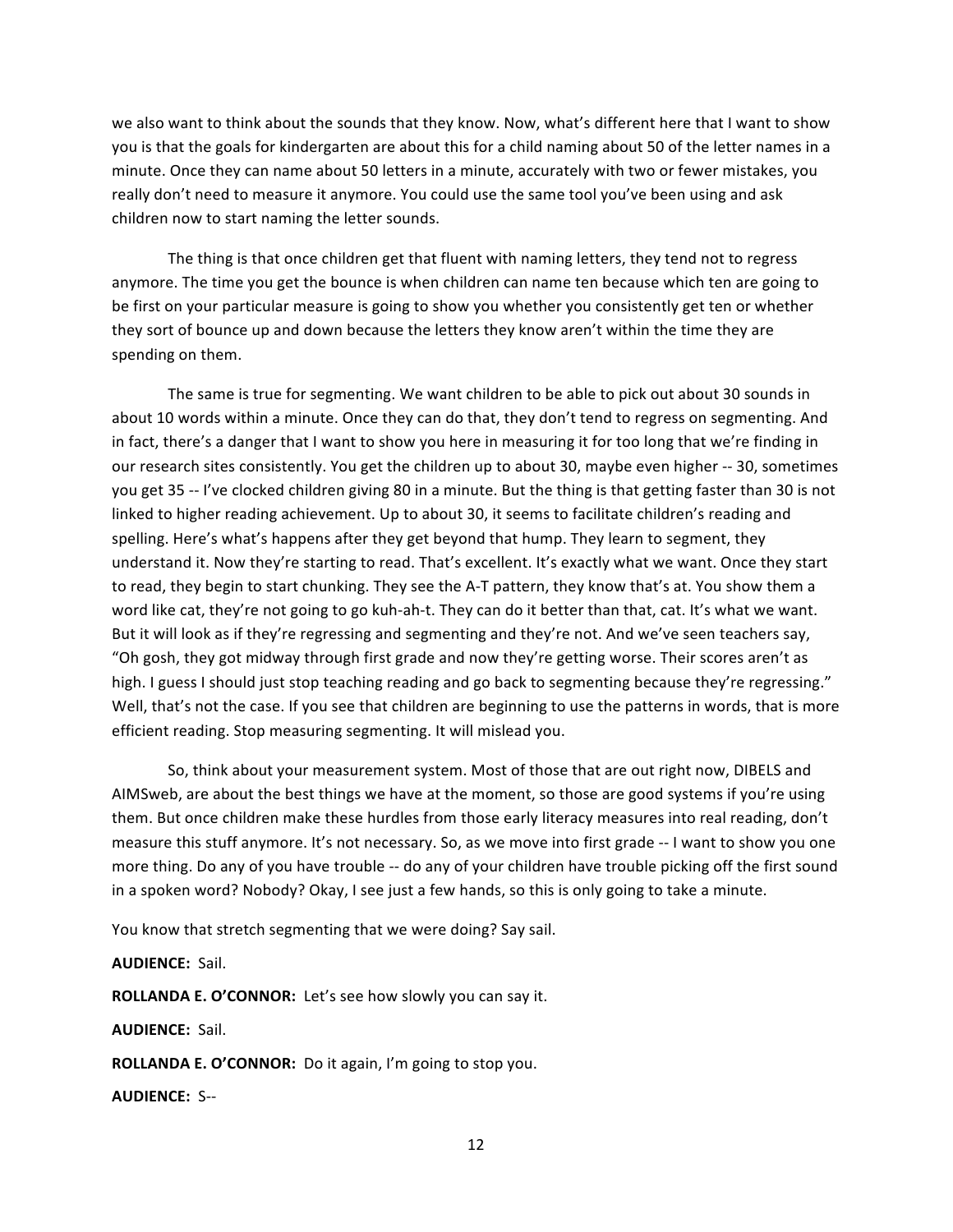**ROLLANDA E. O'CONNOR:** Stop. What sound did you make? S is the first sound in sale. You can use stretch blending -- have them go all the way through, first. You can warn them, "Do it again, but I'm going to stop you." Stop on the first sound. And then use the language, "Yes, that's the first sound," so that then when you ask children to pick out the first sound they know the language of the activity as well as how to do it. Okay. So, as we move into first grade, the segment to spell that I already demonstrated is a good place to start.

We want to teach phonics. It's no longer a dirty word, and in fact, without it most children don't learn to read very well. The reason that I say most children is that it's been well documented that somewhere in the neighborhood of 40% of children almost teach themselves to read. That's excellent. What they're doing is intuiting phonics rules by comparing one word to another. And these tend to be children with very high intelligence and with extraordinary experiences around books and print. Those are not the kids I'm talking about today. For the others, teaching the letter sounds that go together, teaching how to blend those letter sounds in printed words to generate a spoken word is crucial information. And notice that the meanings of words is still in brackets even though I'm not addressing it today because it is crucial. We should always be teaching vocabulary to children.

So, teaching the common sounds first, and I showed you why. Teaching blending those letter sounds. Now here's a difference if you're not a kindergarten teacher. Let's assume that you've met a child who's behind. It could happen. So you are in the position now of needing to play catch-up. So let's think about efficiency. You could take the time to teach all 26 of those common letters and sounds, however T-H, W-H, C-H, some of the other digraphs, some of the letter patterns are actually more common than some of the isolated letter sounds. So before you spend much time on things like Q and X and Z, think about introducing T-H, which is the most common two-letter pattern in print. You'll get more mileage out of it. And the more children see the particular letter and letter sounds that you're teaching in print, the more practice opportunities they receive. And children who are struggling with reading may take considerable practice in order to learn to read. After the consonant digraphs, there are several high-frequency letter patterns that you see here. Adding the silent E rule is going to get you a lot of mileage and will show the most efficient way to have children generalize that silent E rule. So when we're teaching letter patterns, it's very much like teaching a single letter sound. If we were teaching the single letter sound, we would say, "Here's a letter C and it makes the sound k. What sound?"

### **AUDIENCE: K.**

ROLLANDA E. O'CONNOR: That's right. And then we would move that letter C in among other letter pattern -- other letter sounds that you've taught so far. We do the same thing when we're teaching a new letter pattern, so it looks like this. A-I goes together and it makes a sound ay. What sound?

## **AUDIENCE:** Ay.

ROLLANDA E. O'CONNOR: That's right. So do you see it here? What sound?

**AUDIENCE: Ay.** 

ROLLANDA E. O'CONNOR: And here?

**AUDIENCE: Ay.**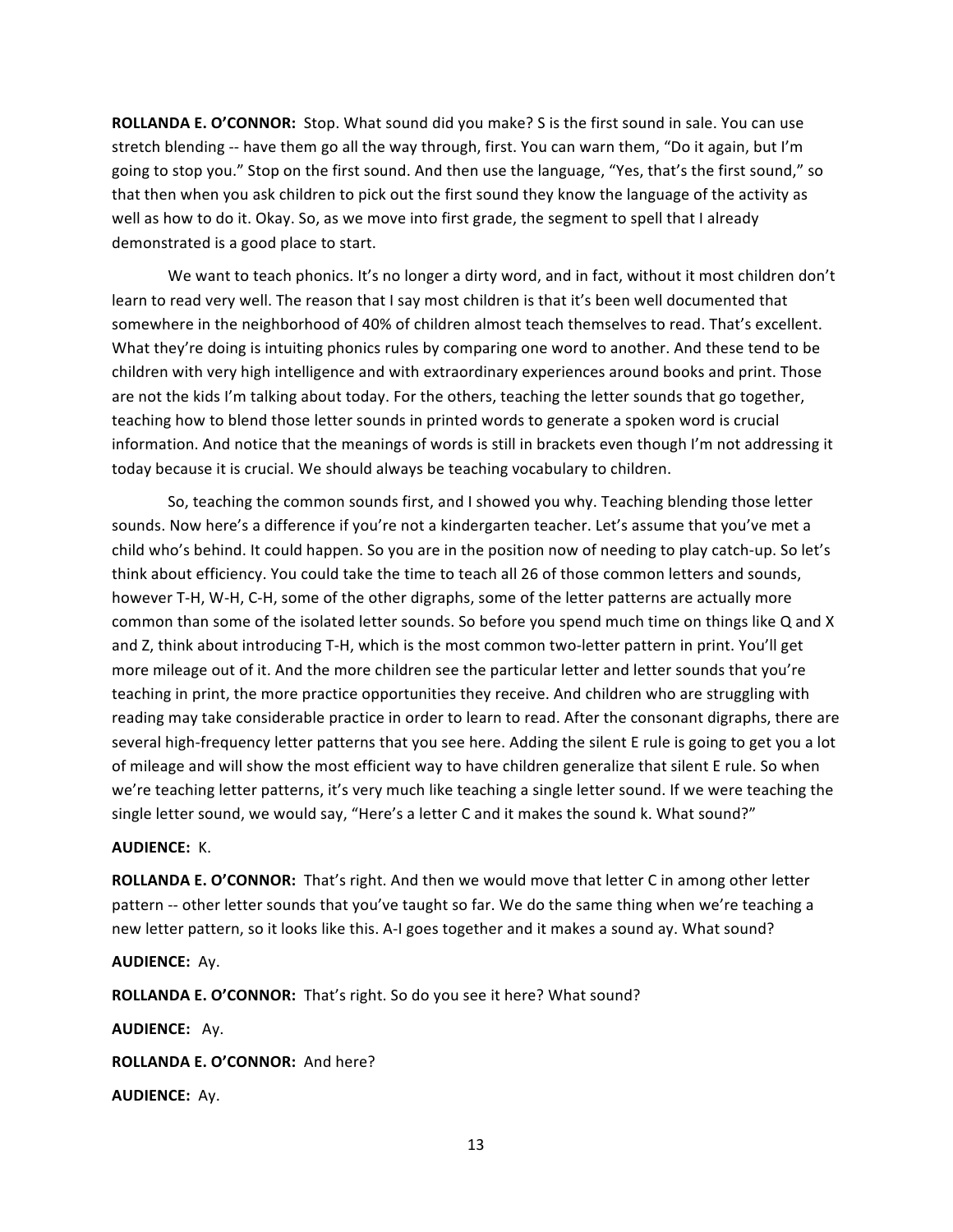**ROLLANDA E. O'CONNOR:** It's not underlined, but do you see it here?

**AUDIENCE:** Ay.

ROLLANDA E. O'CONNOR: And up there?

# **AUDIENCE:** Ay.

ROLLANDA E. O'CONNOR: Okay. So let's use that sound to read words. Now I'm going to have you first work through sounding it out orally so that I can hear you. And the reason I do that is to make sure children are decoding accurately and so that if they start to make a mistake I can correct it instantly.

Now this, incidentally, is one of those correction procedures which is as effective for spelling as it is for reading. It's called word-wise correction. As soon as you hear an error, correct it right now. Don't proceed through the list and then go back and correct it later. The problem is that, if you go back and correct it later, children will forget what they said that was wrong. That's why we want to stop them right away, so that they can cognitively compare what they said with what they should have said. And it firms up that knowledge in a much stronger way. So A-I goes together and it says--

# **AUDIENCE: Av.**

**ROLLANDA E. O'CONNOR:** That's right. Use it to sound this out. R-ay-nuh. Do it again.

**AUDIENCE:** R-ay-nuh.

**ROLLANDA E. O'CONNOR:** What word is that?

**AUDIENCE: Rain.** 

ROLLANDA E. O'CONNOR: Rain, yes. The rain came down. Let's do it the second -- in the second word. F-ay-ul. Now you do that.

**AUDIENCE: F-ay-ul.** 

**ROLLANDA E. O'CONNOR:** What word is that?

**AUDIENCE: Fail.** 

**ROLLANDA E. O'CONNOR:** You did not fail to decode that word. See it here? And you work on through the list that way. But what may be different from what you're doing right now is this middle list. Children do not see the word discriminate. That word is for you. This is that -- coming back to that notion of cumulative introduction. This week, I may be teaching A-I, but last week I might have taught O-A. And before that, I taught the S-H pattern. And before that, I taught O-L goes together and says ul. And before that, I taught R. So in this middle list I'm including a few examples of the new sound that I'm teaching, but I also fold in the letter patterns that I've been working for -- with for the last 4 to 6 weeks. If I don't do that, the lowest skilled child in your group is going to read main, bait, faish. I don't know that word. You see the problem? They're going to keep doing it because children who are struggling learners often over-generalize. So you want to have a list in the middle that makes them discriminate, "Oh, is this my new sound or is it something I already know?" So they don't lose what you've taught them around decoding so far.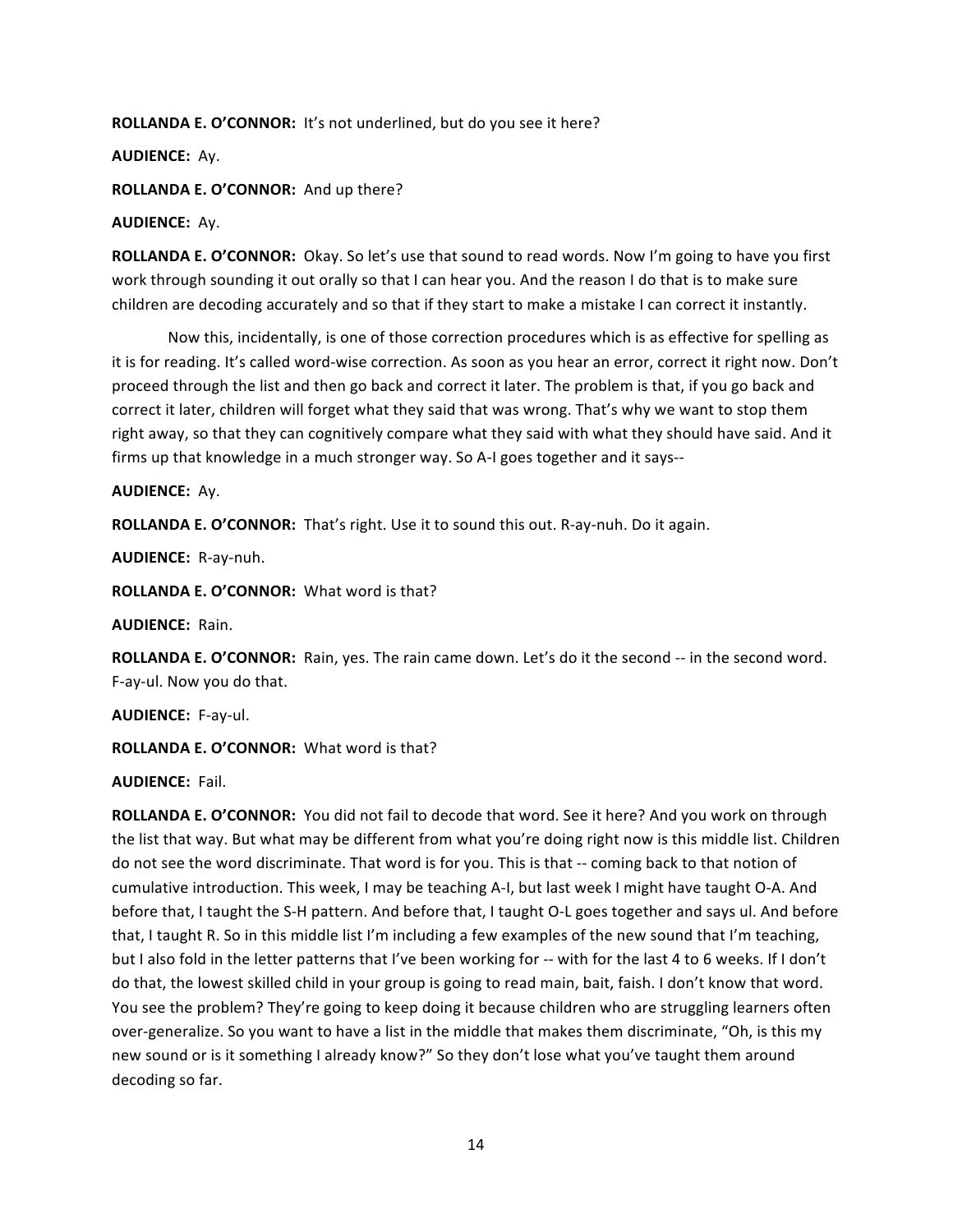And we need to include sight words. Now, many curricula include some sight words as kindergarteners as well, and that's probably a good thing. In the curricula we're using in California, they have an over-emphasis on sight words, and kindergarteners are supposed to know the 75 most common sight words. I think that's a little ambitious. [audience laughing]. However, teaching sight words is important. And so I'm going to fold that into instruction as well, and I'll show you a routine for doing that. Now, what I want to show you right now are the two methods we use for decoding. One we've already pretty much modeled with the fail and the sail, saying it slowly, starting at the beginning of the word, decoding it from the beginning to the end, not stopping between the sounds, and then saying the whole word. That's the easiest method of decoding.

But do any of you know kids who reverse? Anybody never met a child who reverses? Most of us know this child, and there's one in every group. Part of what happens is that if children break in the midst of decoding, then what they hear when they start to try to blend it is the last thing they said. So, for example, imagine the word bait using the A-I pattern that we just learned. If I allow children to break between the sounds, b-ay-t, the child may well go tai because T was the last thing they said. So what I want to show you has been around for a long time. In fact, Fayne and Bryant developed this technique in the 1980s, but we used it more recently with one of my colleagues from Greece in working with a study of Reading Recovery rejects. And I know that sounds very sad, but if you've worked with Reading Recovery, you know there's that first couple of weeks where you sort of explore the techniques you're going to be using with children, and if it looks like it's going to work, you keep those children in the fold, and if it looks like it's not going to work, you pick somebody else up because it's a very expensive program and you want to make sure you're using it with kids who will benefit from it. The problem was that in the school system where we were working, if children in first grade were rejected from Reading Recovery and they did not qualify for special education, there was nothing else for them, so they ended up in second grade with the same problems that they were showing us in the fall of the first grade year.

So one of those many problems they were having was a virtual inability to decode words. They had learned some of the letters and the letter sounds, but they still just couldn't figure out how to use that knowledge to get words off the page. So we did an experiment in which we used Fayne and Bryant's bigram blending. And the notion here is that if a word starts with a first sound that can't be stretched -- stretch out the first sound of the letter B. You can't, can you? How about the first sound for the letter H? D? T? P? There are lots of them, aren't there? So if the first sound cannot be stretched, think about bigram blending. It looks like this. This sound, you know this sound. Say that sound.

#### **AUDIENCE: I.**

**ROLLANDA E. O'CONNOR: Good. Stretch it out.** 

### **AUDIENCE:** I.

ROLLANDA E. O'CONNOR: Good. We're gonna use that I and we're going to blend it with this one. Ki-t. Again, what's the middle sound?

# **AUDIENCE:** I.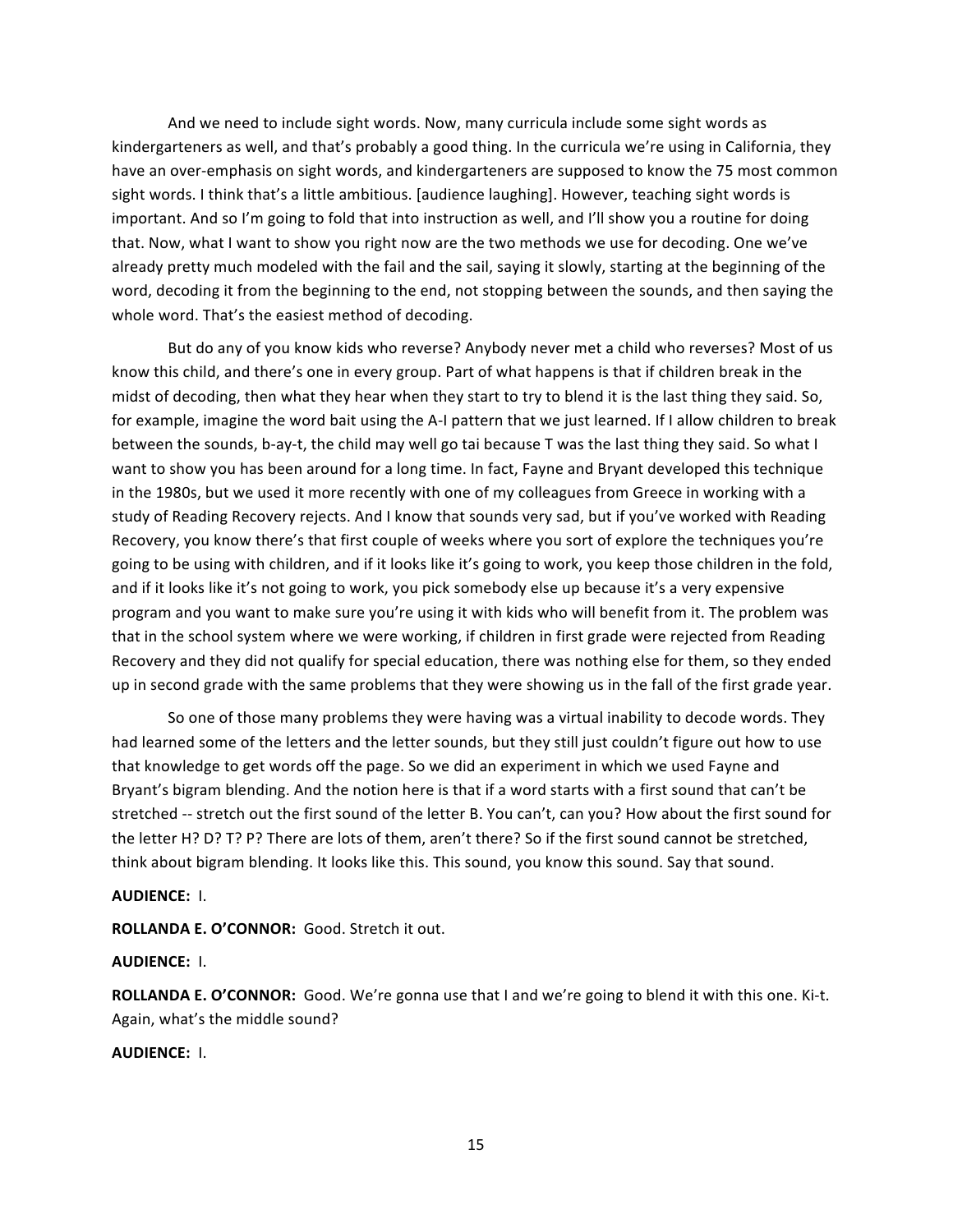**ROLLANDA E. O'CONNOR:** Good. Put it with the first sound. Ki-t. What that allows children to do is to stretch a non-stretchable word. It's using what they already know, because they know this sound. You're giving them a pause on this sound so that they can think about what sound comes next and blend it without stopping. If you can get them to stretch blend it, which you can if you use bigram blending, they tend not to reverse it because what they hear is Ki-t. Kit.

Now when we tried this experimentally, we were able to cut reversals down about 80% for a list of children who were virtual nonreaders in second grade. Now the reason that we think this is important is we used other blending techniques to learn a short set of words during the experimental conditions, and at the end of the study, they could read that list that we taught them regardless of what condition they were in. But when we came back a month later, the children who had not used bigram blending could no longer read that list of words. They had forgotten them. Children who learned bigram blending had a strategy and they were as accurate a month later as they were at the end of the experiment. That is a similar finding to Fayne and Bryant's work, as well.

So I want to bring this to your attention because sometimes we get the sense when we're working with children that because they are doing really well at the end of our session with them that they've learned it really well and we come back the next day or the next weekend -- after the next weekend and they can't do it anymore and our thought is, "Oh gosh, it went in one ear and," when really it means that they've learned it by some means that they can no longer recall, so it's an instructional problem more than a learning program. And the bigram blending tends to take care of that. Excuse me, I've got this. I don't need to do this.

Now what is the problem with word families? Now we're back to 1975 because virtually all curricula in the 70's used word families to teach reading. Problems? It's fine. No problems? It's okay? Here's what we see in our -- when we're working with very low-skilled children. We show them a regular word list, a word family list. Let's take the AKE pattern, so you see make, cake, snake, wake, rake, all of those words. And now I call on my lowest-skilled child. Can you read those words? Make, cake, she does really well. Right? I pat myself on the back. Gosh, good teacher, hey. I come back the next day and we're reading a sentence that has snake within it and she can't do it. What do I think? Forgetful child. What I have failed to realize that, by showing her this list in a word family, is she stopped thinking about what she was learning. She used her ability to rhyme to look at the first sound and guess. She did not learn AKE as a pattern. Now the higher-skilled children within that very same group may have internalized the A-K-E pattern to where now they know it, but as a teacher we need to get out of this pattern of saying, "Oh, great learner, poor learner," and rather what does the child who struggles with reading need in order to learn to read well? And we want to make sure we're not providing them the opportunity to use the first sound and guess because if I let her do that she's never going to stop.

So what I want to show you instead is something that many of you may already use. There are two researchers who have worked extensively on word building. One of them is Pennsylvania's own Isabel Beck, and the other is Anne Cunningham. And both of these word building procedures have been well-researched, they're both effective. It doesn't really matter which one you use. But what I want to show you is the difference between a list like this and a list that was pet, wet, set, which would be a word family. When children construct a word, we're going to construct the word pet. Say that word.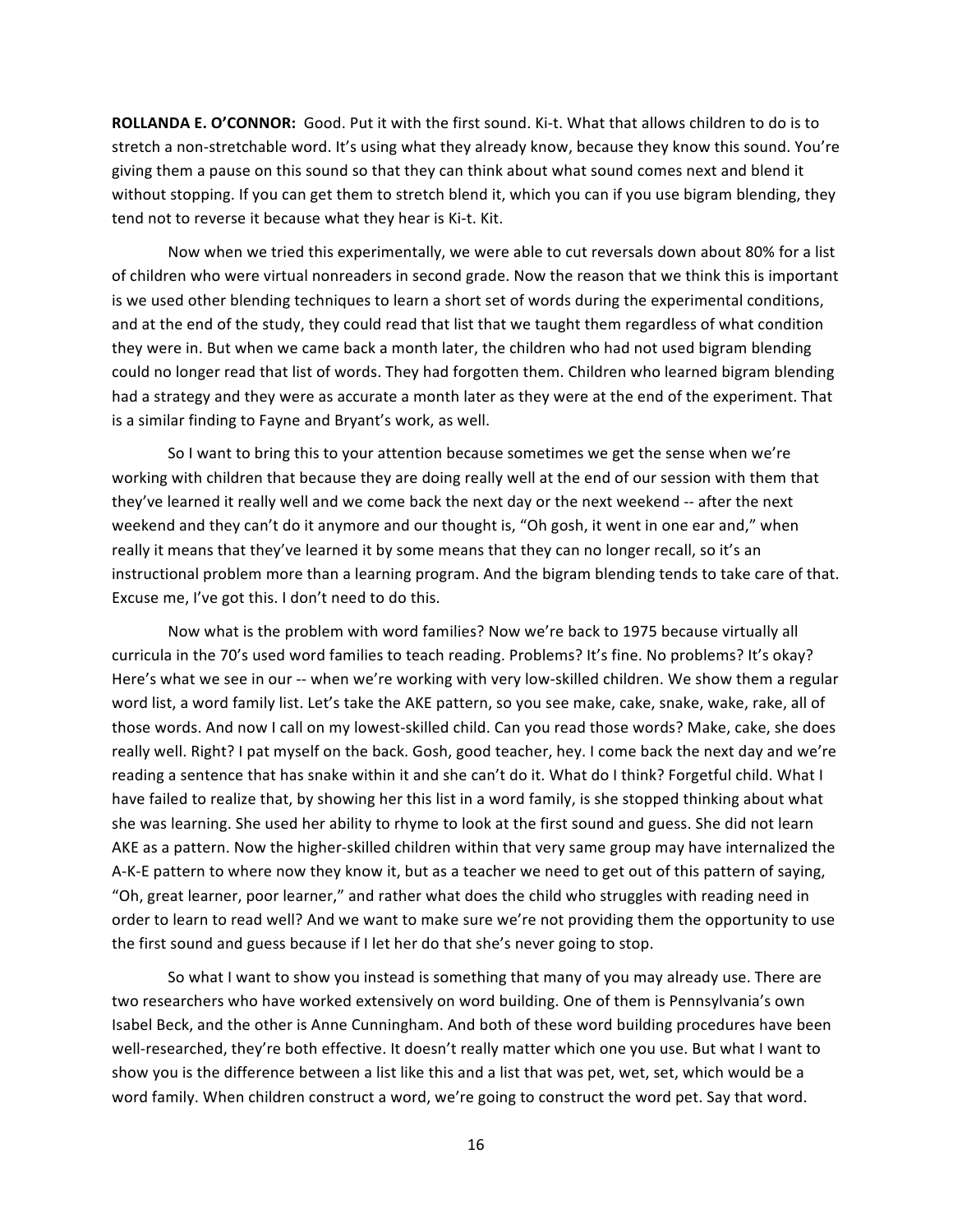**AUDIENCE: Pet.** 

**ROLLANDA E. O'CONNOR:** Tell me the sounds you hear.

**AUDIENCE: P-eh-t.** 

ROLLANDA E. O'CONNOR: What's the first sound?

**AUDIENCE: P.** 

ROLLANDA E. O'CONNOR: Do you a letter than makes that sound?

**AUDIENCE: P.** 

**ROLLANDA E. O'CONNOR:** Good. Push it into your page or you can have them write it, however you're using it with first graders. Okay, so far you have P. What comes next?

**AUDIENCE: Eh.** 

**ROLLANDA E. O'CONNOR:** Good. Do you know that letter?

**AUDIENCE: E.** 

ROLLANDA E. O'CONNOR: Push it up. Next, what do you have so far?

**AUDIENCE: P-eh.** 

ROLLANDA E. O'CONNOR: What do you need?

**AUDIENCE: T.** 

**ROLLANDA E. O'CONNOR:** Good. Fill out the word. Now you'll notice I even used bigram blending there. P-eh-t. It gives them think time while they're pausing on that vowel to finish the word. Okay. Take out the E, push in the O. What sound does the letter O make?

**AUDIENCE: O.** 

ROLLANDA E. O'CONNOR: Good. Use that to sound out your new word. P-oh-t. What word now?

**AUDIENCE: Pot.** 

**ROLLANDA E. O'CONNOR:** Good. Push out the O, put in an A. What sound does the A make?

**AUDIENCE: A.** 

**ROLLANDA E. O'CONNOR:** Sound this one out. P-ah-t. What word now?

**AUDIENCE: Pat.** 

**ROLLANDA E. O'CONNOR:** That's right. Push out the T, push in the D. Now, the routine that I just showed you is Isabel Beck's routine for word building, and it is similar but subtly different from Cunningham's. They're both good. I'm not a strong proponent of one over the other, but what I will tell you is if you are working with older children, second grade and beyond who don't yet have the alphabetic principle, there is more research with older children on Isabel Beck's model than on Cunningham's. Cunningham's works really well with a range, but if you're especially concerned about low-skilled children who are older, then it appears that Beck's routine, which is the one that I was just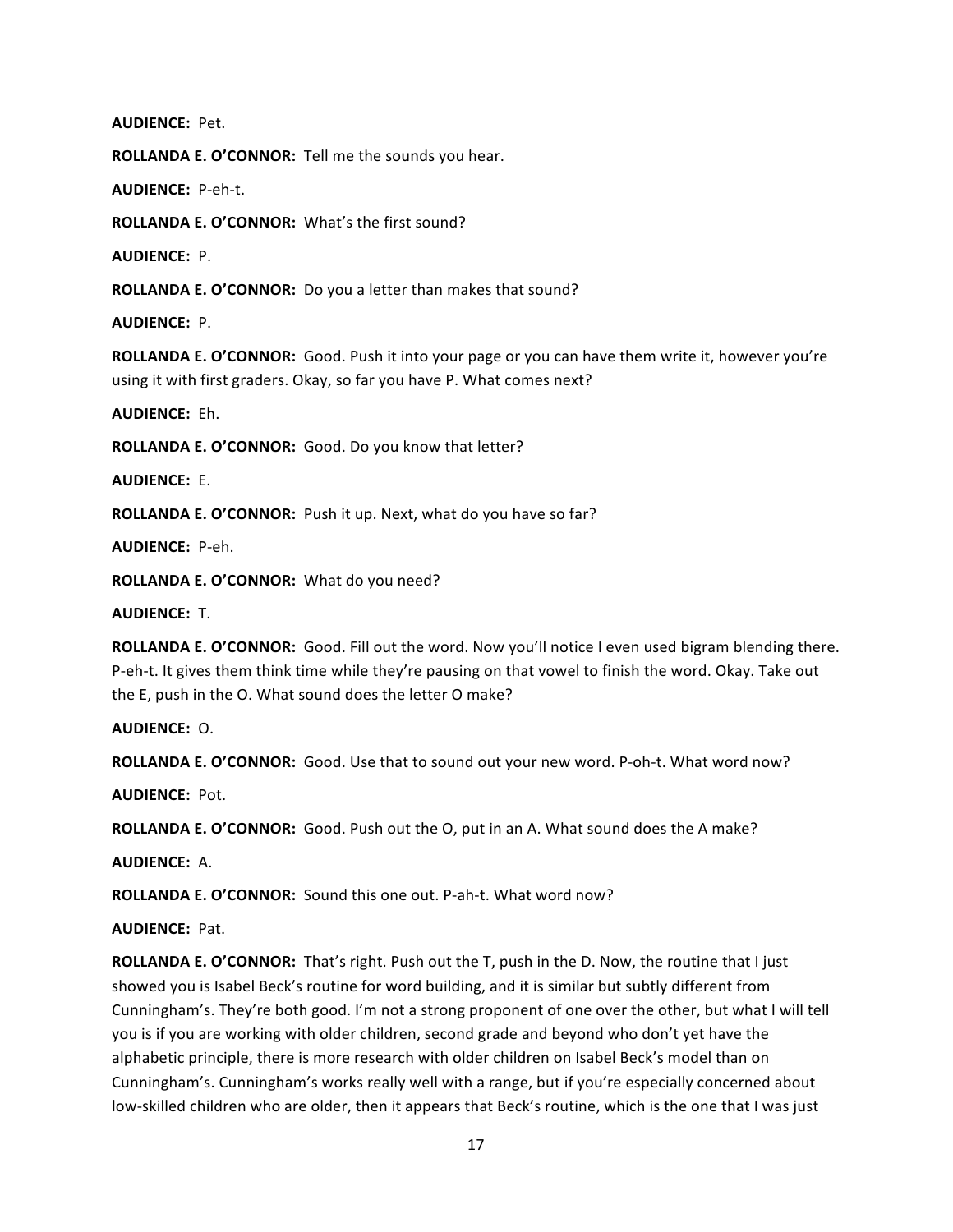doing, definitely has strong experimental evidence behind it. And if you're interested in looking that up, McCandliss was the lead researcher and Beck's the second author on that. He constructed the experiment, she provided the grist, the material that he was using.

Incidentally, if you want to know the difference, the difference was in Isabel Beck's I had you remove a letter, push in a letter, which I named for you. That makes it almost error-less. Kids can't make a mistake because they know the names of their letters. Then have them give the sound. That's the second most likely error they're going to make. And then read the word. The difference between that and Cunningham's approach would be, "Okay, we just spelled pet. We want to write pot. What are you going to need to change?" It requires two additional layers of thinking which is a problem-solving activity, which is great for average and high-skilled children and extremely difficult for the children who struggle the most. So that's why I'm recommending, slightly, one over the other, but they're both good.

In terms of making that distinction, if you're already using Cunningham's program and you're finding that some of your children are having trouble, then you might want to scaffold using Beck's approach. Now we all work on sight words. Children often have difficulty with sight words. But there's a reason for teaching them and the reason is this statement right here. And when I first learned that, I was sort of floored to realize that for children who are just learning to read that the 25 most frequent words make up nearly a third of what they read. So keep this in mind not just if you're teaching in first grade, but imagine that you're working in second or third or fourth and you just met a nonreader, and we've all known nonreaders at second, third, and fourth grade levels. One of the ways to catch them up and get them into the active reading is ensure that they know the 25 most frequent words because that's going to make up a big bulk of what they're going to be reading. And that the 100 words make up nearly half of print. It makes it well worth our time in teaching sight words.

So I'm going to show you two methods of teaching sight words. The first one is -- these are just what they are, but you know what they are. In fact, if any of you have confusions over which list should I use when you're teaching sight words? When I was writing the word-recognition book and that chapter on sight word knowledge, I was comparing one list with another to see which ones were used the most in schools. You take the 100 most frequent words, and whether it's Carol's list or Fry's list or Dolch's list or you just go online and say "100 common words," they are almost identical. If you have a list, use it, I'm sure you're fine. And in fact, in the 100 most common words, there are only about 5 words different across those 4 sources. And those 5 words that differ are in the next 25 to 50 words, so it really makes no difference. Just use your list, you're fine. What I want to show you first is a technique that was originated in special education, but it's also been very effective in general education for teaching sight words, and it's called constant time delay. And I know that some of you at the back probably won't be able to see these. I'm delighted to see such a big group, it's a bigger group than I expected, but what I have is just little word-card for high-frequency words. And even if you can't read them from the wayback, I'll at least -- you'll at least see how the procedure works. So, constant time delay looks like this. This word -- and those of you who are close enough can be kids. This word is they. I'm counting now. One, two, three. What word?

### **AUDIENCE: They.**

ROLLANDA E. O'CONNOR: Excuse me, sir. I should have laminated them. Already.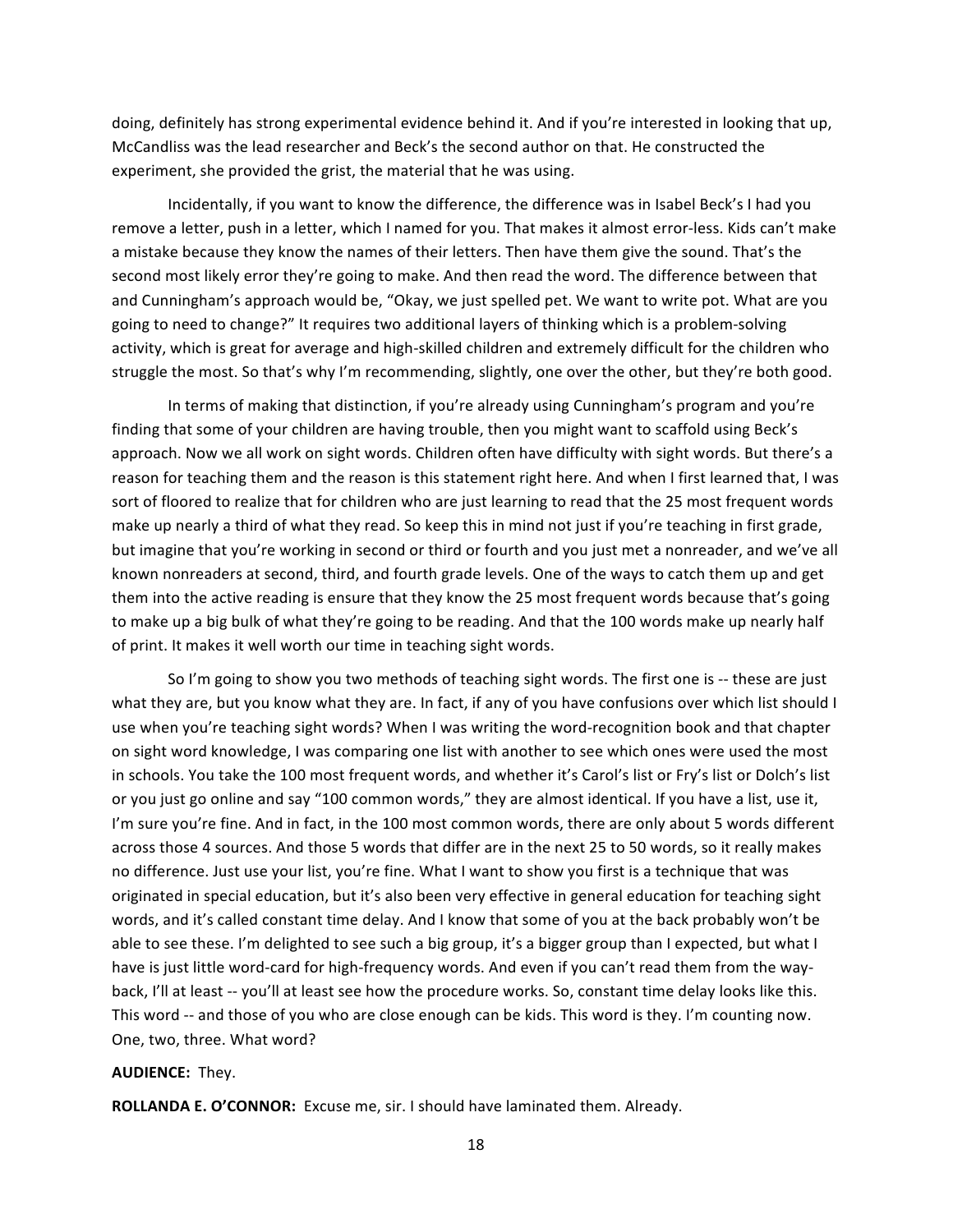#### **AUDIENCE: Already.**

ROLLANDA E. O'CONNOR: Comes.

**AUDIENCE: Comes.** 

ROLLANDA E. O'CONNOR: Notice that I'm asking the students to wait for three seconds? And if I had more people jumping in, I would teach them, "Now you have to wait until I point to it, then it's your turn." Where.

**AUDIENCE: Where.** 

ROLLANDA E. O'CONNOR: I'm going to show you a word but don't say it until I tap it.

**AUDIENCE: Already.** 

**ROLLANDA E. O'CONNOR:** Already. Wow, what a sharp group, they got it the first time. Let me walk you through some of the procedures of constant time delay. First, the teacher reads the words. You don't ask for whether they know it because you've chosen these words because this group messes up on these words. You choose them from the most frequent words that children are still having trouble with. And as a rule of thumb, start with about four. If you find that your children can handle it, you can make your set as big as five, maybe six, but four is a good place to start. If four is too many to learn within a session, and a session should not go on more than about four or five minutes, then reduce the set to three. But you read it, you pause for three seconds, and then you have the children read it.

Now, during that three seconds, what the children do is somewhat of a mystery. First of all, they're staring at it and you insist that they stare at it. Some of the children are verbally rehearsing it, rehearsing it in their heads. Some are doing sort of a silent spelling task. Some are looking for some kind of a cue that's going to help them remember it. What they do is not the point. The point is that they're looking at the word for three seconds and then generating it themselves. After you've gone through your whole set that way, you mix them slightly, give a three second pause, which makes them stare at it again for three seconds and think, "Now what was that word? Hmmm," maybe use the cues that they noticed about it before to try to give a correct response. If they can't do it, you just provide it. Already.

## **AUDIENCE: Already.**

**ROLLANDA E. O'CONNOR:** Already. That's right. So you just jump back to the first stage. If they can do it, you can just put it back -- if they did it beautifully and everybody in your group did it beautifully, you can put it in the knowns pile and just work on the ones that are left. It uses the notion of cumulative introduction because next week I'll take the two words that the children needed the most trials to learn, keep them in the set, and choose two new ones. The known words can go into a word wall if you use it, they can go into a child's individual practice set if they use that. So whatever other routines you're using instructionally, you can keep that going and this becomes the personal word set of the child or the group that you're working with. Now spelling words aloud is exactly what it sounds like. This word is already. Say it.

## **AUDIENCE: Already.**

**ROLLANDA E. O'CONNOR:** Let's spell it together. A-L-R-E-A-D-Y. What word?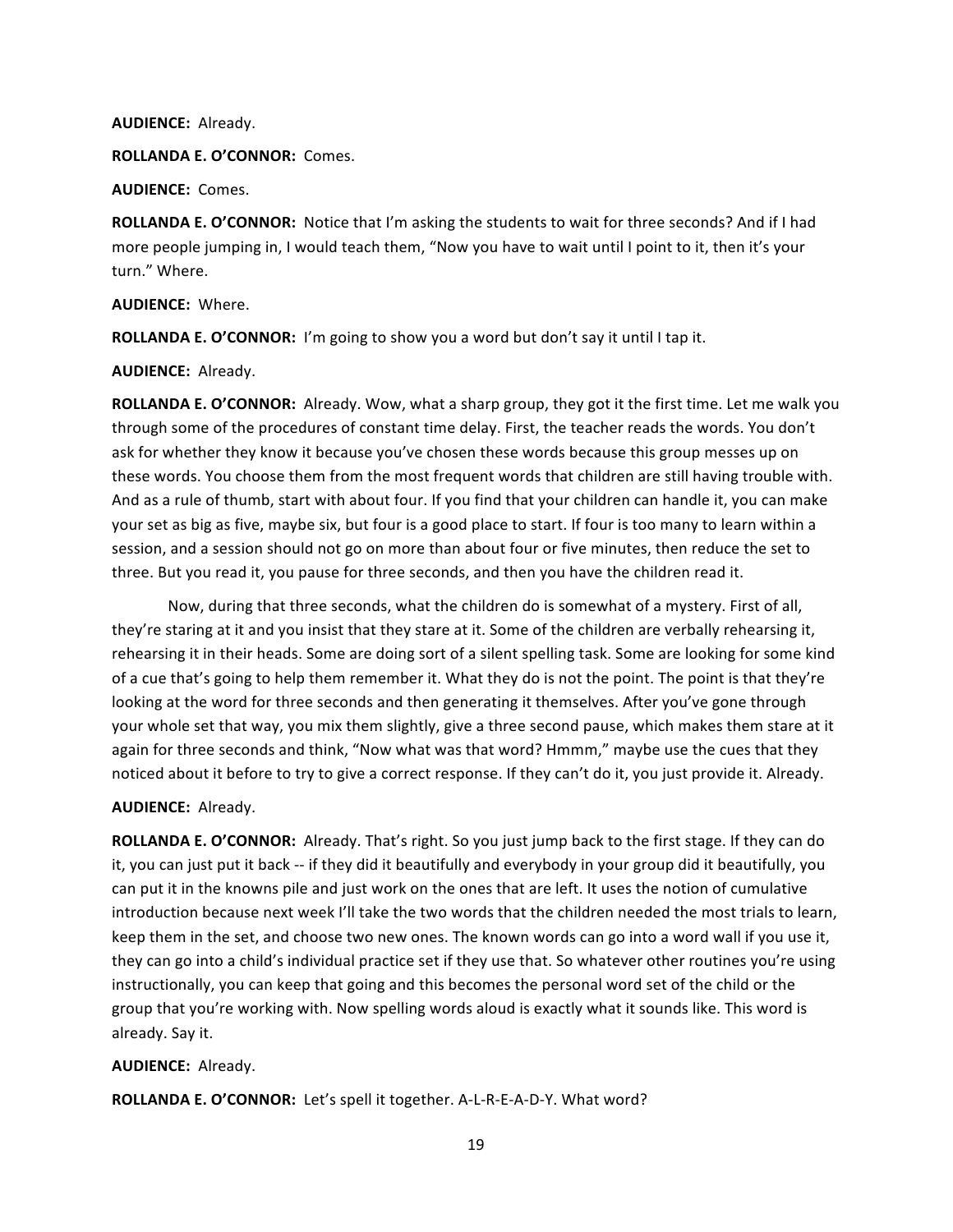#### **AUDIENCE: Already.**

ROLLANDA E. O'CONNOR: This word is they. Say it.

**AUDIENCE: They.** 

ROLLANDA E. O'CONNOR: Spell they. T-H-E-Y. What word?

**AUDIENCE: They.** 

ROLLANDA E. O'CONNOR: Go on to the next one. And then you do a cold trial. So what word? If they have difficulty, you go back to the spelling. Let's spell already. A-L -- If they get it right, it goes into the known pile. Now we're not expecting these struggling readers to spell already, maybe not even to spell they. The point of the spelling is it makes them attend to every letter in the word from the beginning to the end. It also, while they're doing that spelling task, A-L-R-E-A-D-Y, they have to retain what word it is they're spelling, so then when you ask them, they've actually had a two or three second pause to say the word yet another time. So there -- yes, go ahead.

**AUDIENCE MEMBER:** Just real quick, in regards to constant time for the spelling, is it better to use one or the other depending on [inaudible]?

**ROLLANDA E. O'CONNOR:** To my knowledge, these two have not been pitted against each other. They're usually pitted against other kinds of repetition and practice routines. But I would suggest you just start with one, see how it's working. Where I have used spelling words aloud instead of constant time delay is if I'm working with older children and the constant time delay can seem a little too young for a child who's in third and fourth grade. But because third and fourth graders are expected to spell words, having them spell it aloud seems more age- and grade-appropriate, even though I'm not actually asking them to memorize the spelling of the word. It's something that they've had to do before at that grade and age.

Now let's go back here for a minute. I say word wall's okay, but be careful. Where we -- where children have difficulty using a word wall is when you mix with no cue whatsoever words that are decodable from words that they're supposed to have memorized like sight words. So if you use a word wall, consider a different color of card or a different color of ink for the sight words from the decodables. And then you can use the word wall as you've always used it. The other problem is we see teachers using a word wall, they work on a word, they put it up, and then they never refer to it again. If the teachers don't refer to the word wall, the children won't use it either.

Now, the nice thing about color-coding, whether it's the color of the card or the color of the ink, is some -- I didn't actually choose words that are, I chose words that aren't decodable no matter what you've taught children to do. But imagine a word like rain. I could teach rain as a sight word. It's in the high-frequency list, although not in the first 100. It's in, I think, up between one and two. I could teach it as a sight word because it's important for what we're going to be doing in class or what the general ed teacher is going to be doing over the next month. So I teach it as a sight word, I color-code it, I put it up on the wall. Now, three weeks later, I teach the A-I pattern. Now I take down that color-coded rain and I put it black-on-white or however your other words are and put it back up on the wall and show, "Now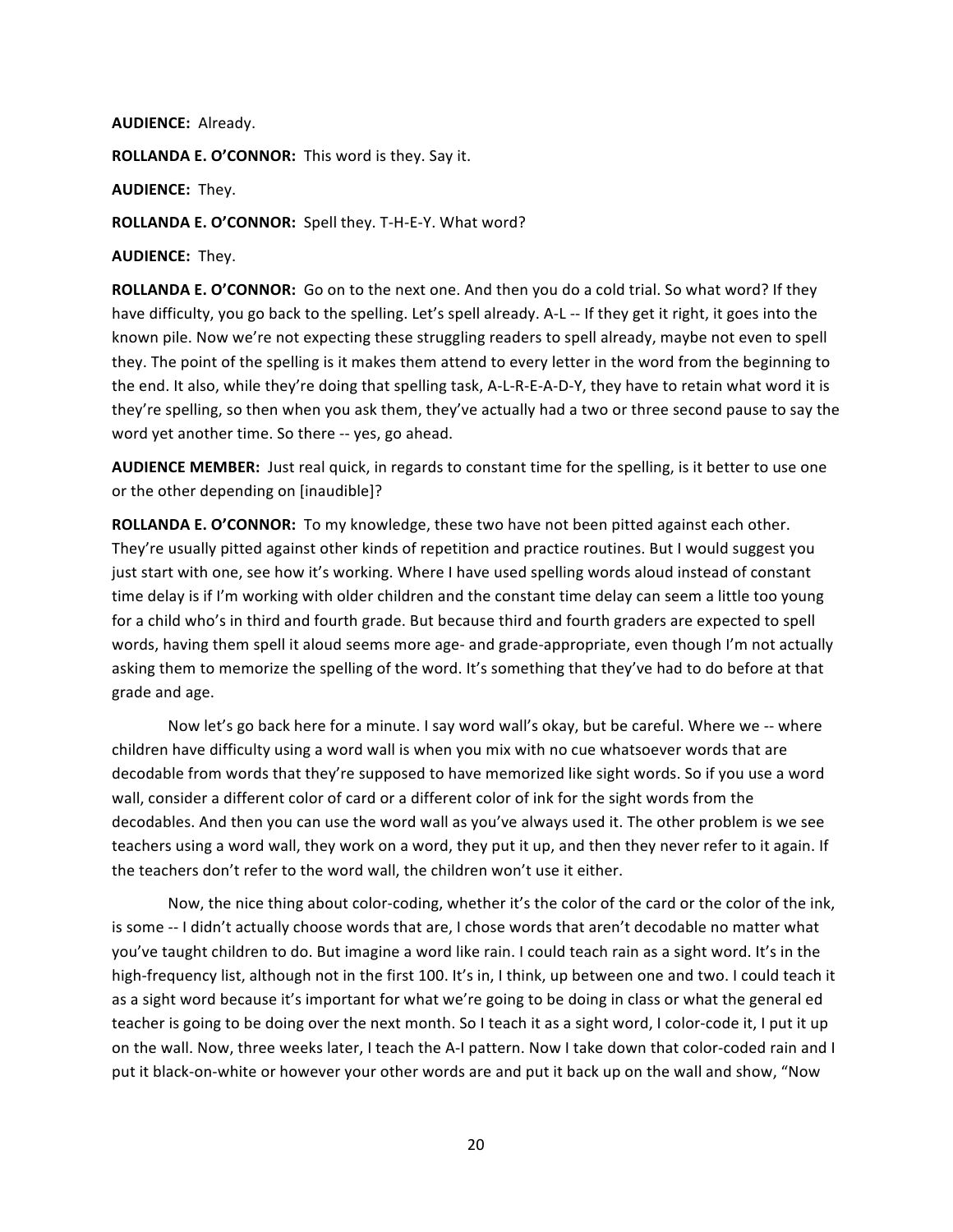you know how to read this word." So you can change over the color of the word when you teach the patterns that are necessary for reading the word.

Here are just some patterns in the most frequent words. And the reason that I thought this was fun, it was sort of an academic game to me, it was to figure out in the 100 most common words are there also letter patterns that are highly regular? And the answer is yes. So if you have taught children to read T-H, they can read that, then, and this. And they don't need to be taught as memorized wholes. They can be taught to decode them instead.

They can be taught to decode them instead. And the same thing for the other words. I have which in brackets because it has two patterns, the C-H and the W-H, both of which would have be taught before it becomes decodable.

The other reason that I thought this was useful to teachers and why I advocate now using these patterns is sometimes it's hard for a teacher to know, especially if you're working with a third or fourth grader who has a lot of catching up to do, which pattern should I teach first? These are the patterns that not only are high-frequency patterns, but they are in the 100 most common words as well. So, there are probably 30 or 40 two-letter patterns you could teach, but these are the most useful. These are the ones that children will see most often, which gives them that natural redundancy, the natural practice effect as they try to read text that'll keep this learning high, and will allow children to retain it and not forget it after you've taught it.

Now the silent E is another generalization that we need to teach. In the bad old days, when I was first teaching, our curricula had us teach in the first grade the silent E rule 17 different times across" the school year. And it depended upon the pattern. So we taught A-K-E, if you see an E at the end, then the A says its name. And so they learned all the AKE words. And then when we got to words that had an I in them and a silent E, we taught it again. And if you see an I in the middle, but there's an E at the end, then you say, I. Right? And then, of course, there was U, and then of course there was, and then of course there was, and then of course there was, and there were -- there were all these silent E patterns that are common in first gradeness that we taught individually, when one generalization covers all instances. Now, it takes about two weeks to teach the silent E rule well. What that means is not two weeks of 90 minutes a day of instruction, but about five to eight minutes a day, every day, consecutively for about two weeks. And by the time you've done that, then kids pretty much have it. And the rule looks like this. When there's an E at the end, the vowel says its name. When there's an E at the end, the vowel says its name. When there's an E at the end, the vowel says its name. Is there an E at the end?

## **AUDIENCE:** Yes.

ROLLANDA E. O'CONNOR: Will the vowel say its name?

**AUDIENCE:** Yes.

**ROLLANDA E. O'CONNOR:** What's the name of that letter?

**AUDIENCE:** A."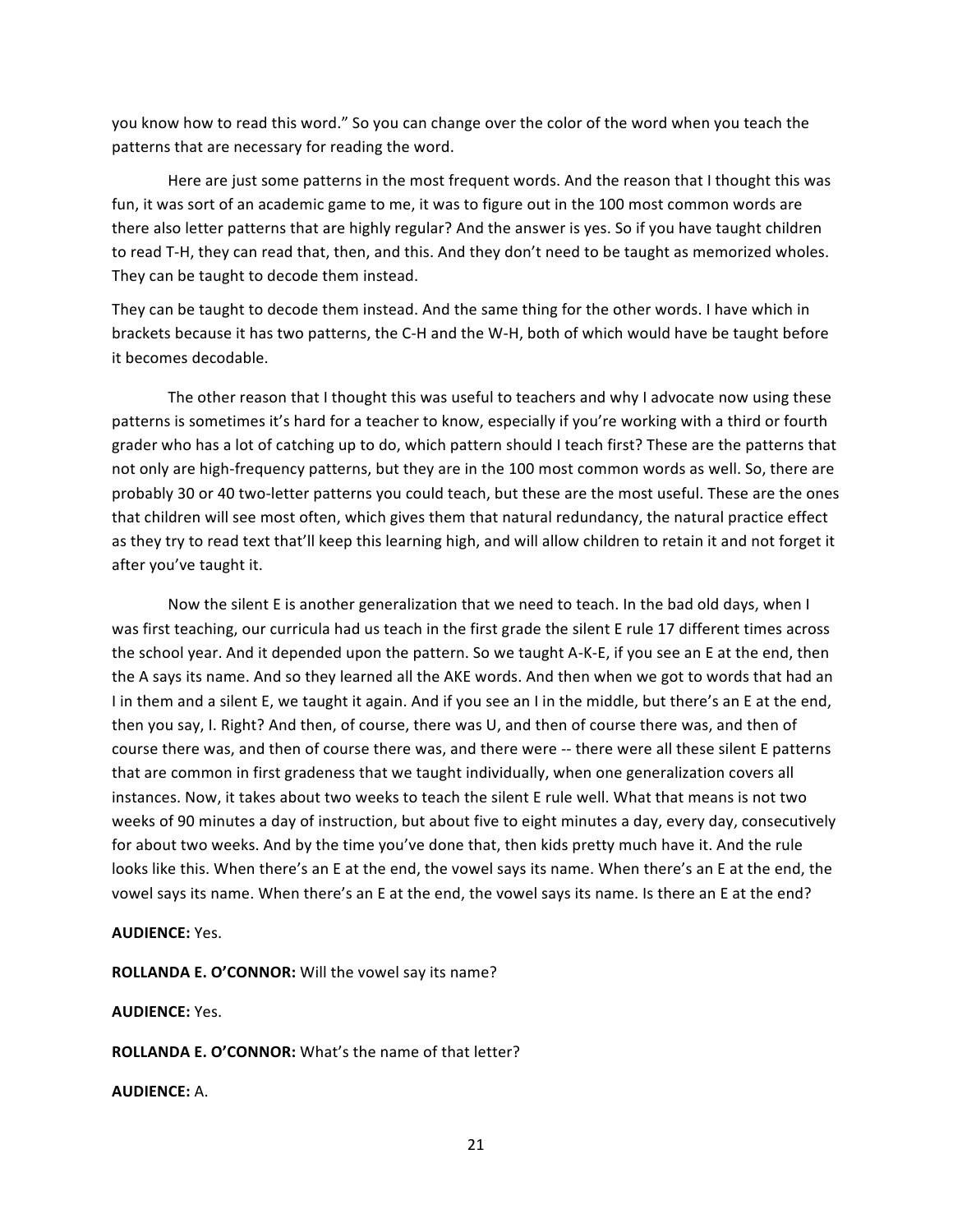**ROLLANDA E. O'CONNOR:** Good, use A to read the word.

**AUDIENCE:** [inaudible].

**ROLLANDA E. O'CONNOR:** Is there an E at the end?

**AUDIENCE:** No.

ROLLANDA E. O'CONNOR: No. So will the vowel say its name?

**AUDIENCE: No.** 

**ROLLANDA E. O'CONNOR:** What's the sound for that letter?

**AUDIENCE:** I.

**ROLLANDA E. O'CONNOR:** Good, read it to -- use it to read the word.

**AUDIENCE: Sit.** 

**ROLLANDA E. O'CONNOR:** Is there an E at the end?

**AUDIENCE: No.** 

ROLLANDA E. O'CONNOR: Will the vowel say its name?

**AUDIENCE: No.** 

ROLLANDA E. O'CONNOR: What's the sound for that letter?

**AUDIENCE: Ah.** 

ROLLANDA E. O'CONNOR: Good, use it to read the word.

**AUDIENCE:** [inaudible]

**ROLLANDA E. O'CONNOR:** Is there an E at the end?

**AUDIENCE: Yes.** 

ROLLANDA E. O'CONNOR: Will the vowel say its name?

**AUDIENCE: Yes.** 

ROLLANDA E. O'CONNOR: What's the name of that letter?

**AUDIENCE: O.** 

**ROLLANDA E. O'CONNOR:** Use it to read the word.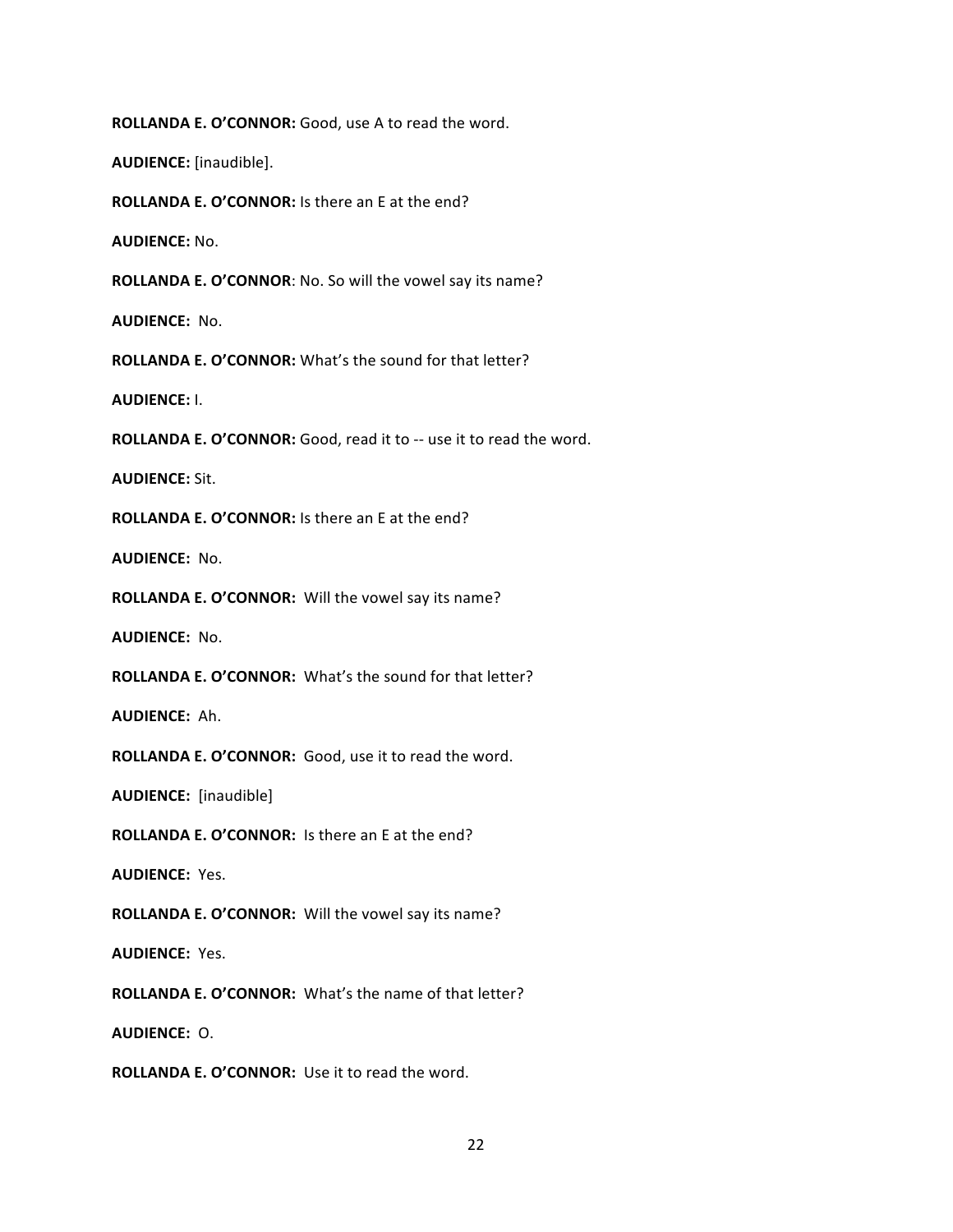#### **AUDIENCE:** [inaudible].

ROLLANDA E. O'CONNOR: What I want you to notice is, even though it's the first day of instruction, I'm mixing in words with E's and words without. That's to avoid overgeneralization. So children learn when to use the rule. What we've found with children who are difficult to teach is that if we give them now long lists of silent E words, they start saying the name every time. And all that very careful instruction around the sounds of the short -- the short sounds, out the window. So we mix it from the first day and have children learn when to apply the rule, and not just what the rule is. Now certainly we are going to be continuing to assess in first grade. You want to make sure they know the sounds that you're teaching, both in the short term and also cumulatively, what you've taught so far. We'll be teach -- this time, monitoring not the single sounds, because they may already know those, but rather we start assessing those letter pairs. And also the 25, 50, 75, and 100 most common sight words.

Now, it would be wonderful if all of our children kept up with what we were teaching all of the time and that children weren't allowed to move during the school year. But, of course, we know they do, and we also know that children learn at different rates. And that's why I would like to introduce the notion of pocket children. Now, I always teach with pockets. I don't know whether you do. But I always have two, I usually have four, but what I'm going to suggest is that you think in your head about the one child who is further behind than anyone else. Maybe that child is behind on just learning the sounds of the letters of the alphabet. Maybe the child is behind on learning those patterns, two-and three-letter patterns. Maybe the child is behind on sight words, whatever it might be.

Think about that child as a pocket child. So, most of my kids have already learned all the most common letters, they've learned six or seven of the high-frequency patterns, but I have one child who's moved in and is really having trouble with T-H. And so I'm going to teach T-H by putting T-H on a card and I'm going -- because I will have pre-tested the child, I'll know the letter sounds that are really firm, that the child gets right every time. I'm going to take three-letter patterns that the child always gets right, mix it with T-H into a little set that goes into my pocket. Then when I see her walk into the classroom, I'll say, "T-H goes together and it makes, Thh. Make that sound with me, Thh. Good." I'm going to mix it into her set, give her a trial on all four sounds. Into the pocket it goes.

How long did that take? Six seconds. Now I probably don't have 30 minutes to catch her up, but I have 6 seconds and I have so many 6 seconds during the course of the time that I see her that I can give her at least 10 repetitions on T-H. Even on the first day of instruction. That time when children are putting away their materials, the time when they're lining up, the time when she enters the classroom, the time when she's getting ready to leave, the time between one activity and another. There are so many times that you can spend six seconds with a child. So she's going to be my pocket child. And when she gives me T-H consistently the last four or five times on that day, I'm going keep that set, and when I see her tomorrow, the first thing I'm going to show her is the T-H card. She's got it. I'm going to keep T-H in the set, I'm going to take out one of the ones that she's always getting right, and pick out the next logical one to teach her and teach her that. So TH is still in the set, I have one new one. She's my pocket child."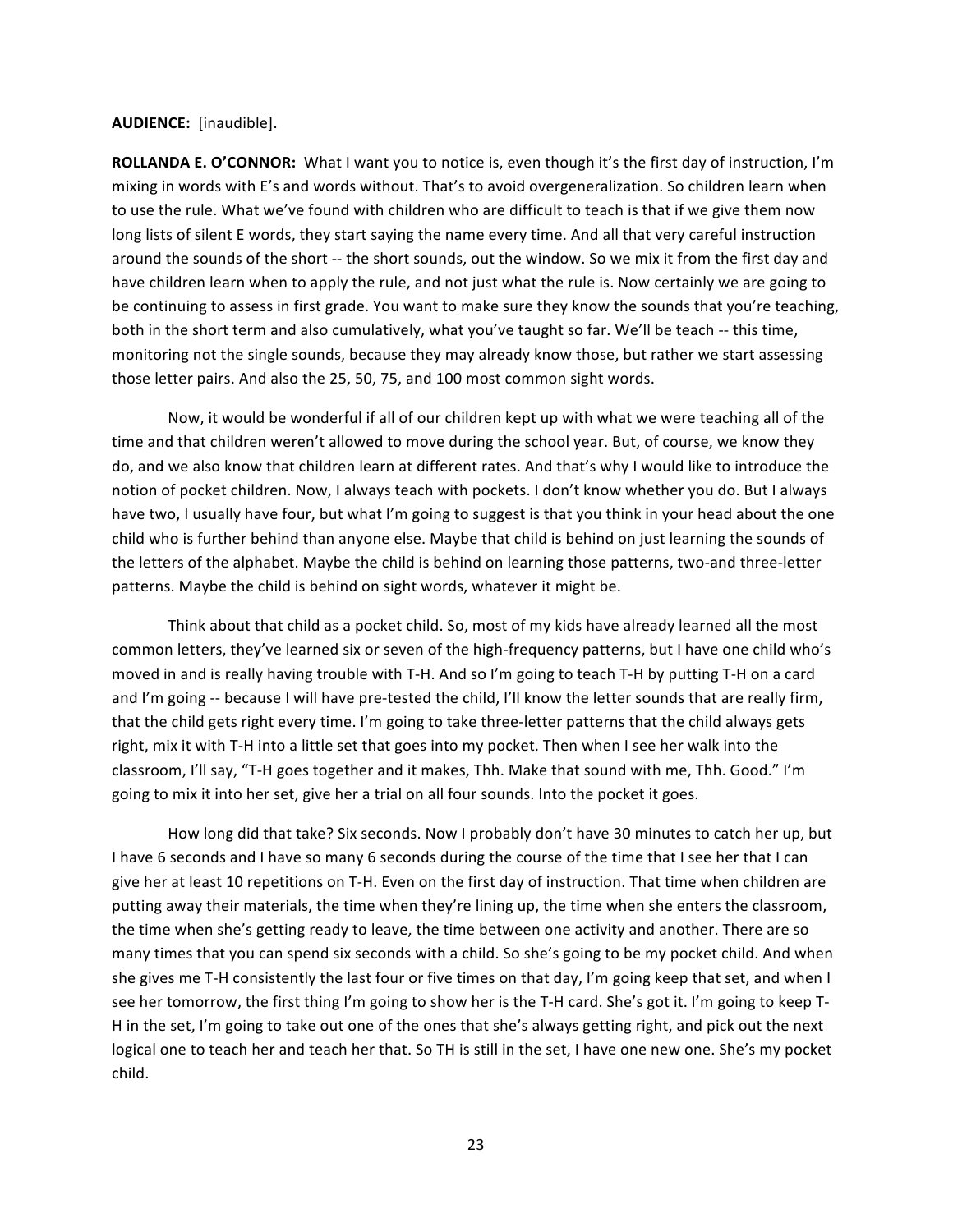Now, I -- when we do this, what we are allowed to do is opportunistic, cumulative introduction for the child who is struggling the most. When we use this with teachers, we find that teachers can give a child -- if they have 90 minutes, they can give a child a minimum of 10 repetitions on that new piece of learning, which for many kids is about what it takes, about ten trials to learn something that's new if they're struggling. The high achiever will learn it in two to four trials, but the child who's struggling will take ten, sometimes even more. And you know who they are. But keeping them -- and once you've got one child in your pocket, you can pick up -- and you're doing it easily.

And we find that the student teachers that we train can do this really well on one child. For experienced teachers, most have no trouble at all with two pockets. And we've seen teachers being very effective with four. But, of course, you have to know which child is in which pocket and be very consistent in order to carry that all, so I'd suggest you just try one. And if that feels comfortable, try two. And you'll know, you'll know your own limits, what can work.

Now, as we move into interventions in second grade, I just want to just point out one more thing. We've been doing a lot of decoding. I've been doing a lot of cueing with you. Which hand was I using? I'm hearing right and left. Let's -- you can all see me pretty much? All right. Let's say sit slowly. Sit. Now let's say sit slowly. Sit. What happens when I use my right hand? It's backward, isn't it? And what's the difficulty kids have when they're trying to decode? Right. So we can take care of that by anytime we're cuing children to decode a word, to say it slowly using our left hand if we're facing them. And whether you're sitting with a big group like this, whether you are at a little table, whether you're at a kidney table, whether you have just two kids in front of us. We're almost always have the children facing us and so the left hand is the one to use. Now, even if you're using a finger signal, like tell me the sounds in fish. See how that looks with the left hand? See what happens if I use my right hand? Backward. So you can use your -- anytime you' re using any kind of cueing with children for decoding, think about using your left hand. Now, if you're right-handed, that's easy. Just keep your writing tool in your right hand, don't put it down. You only have your left hand available. If you're left-handed, just think dominance. That's what I'll do. Okay.

Now, as we move into second grade, we're thinking about common letters and affixes. We worked with some of this with first graders too. And we're moving into fluency. Now, this is a list of the patterns that the research community recommends that reading teachers teach. You'll notice that O-U-G-H is not there. Why not? What sound does O-U-G-H make? Could be O. Although. Rough, could be Uff. Ow, that's right, what else? Yeah, so there are six sounds that O-U-G-H can make. That's why it's not here.

The purpose of teaching children the most common sound in kindergarten is so children will usually be right when they're trying to read or write a word. The reason that we want to teach these particular sounds is if you teach the sound these letters most commonly make, children will be right most of the time. And in fact, some of these sounds are so highly regular they're almost as if they were single sounds. A-I, for example, makes A more than 99% of the time in words. Now the one that does not in this list is the double O. Whether it says Uh like in book, or Oo is -- like in moon, is about 50-50. So for Oo, you -- the double O, you pretty much have to teach both sounds simultaneously. Try this one. If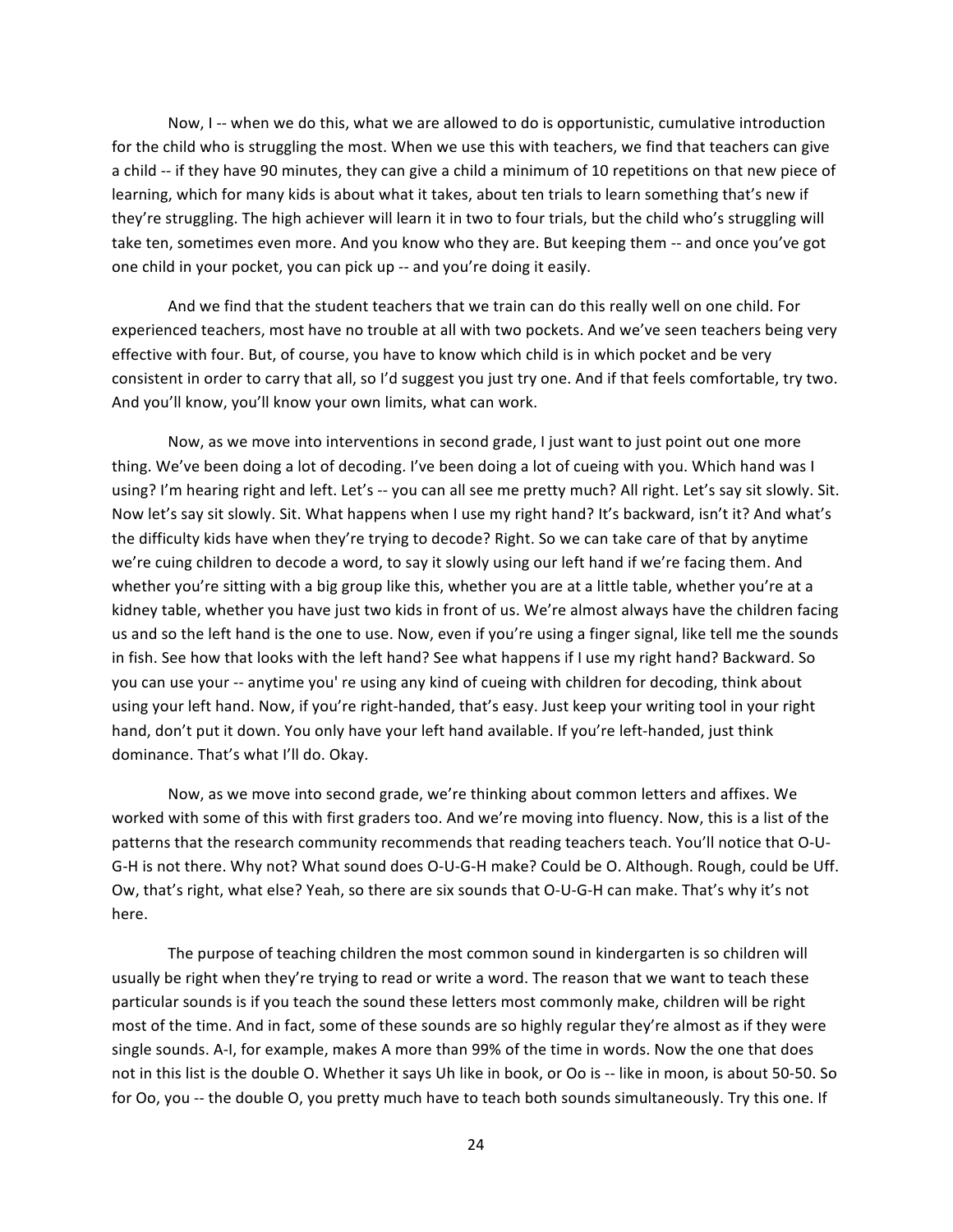that doesn't work, try that one. It's going to be one or the other. The majority, aside from the double O, make the sounds you think they will make about 90% of the time or more. And that's what makes them so worth teaching.

Now, as we move away from phonics, which is just the letter and letter sounds and the combinations, we need to give children additional strategies and we need to move into two syllable words. Most of us start that kind of instruction, at least with the inflected endings, in first grade. If we  $$ if you have older children who aren't familiar with the inflected endings, and that's a good place to start [inaudible] just change the tense or the plural/singular of a word. The next place to go with these kids is words that divide between consonants. Now, what I want you to notice is that I'm not saying words that divide between double consonants, even though sometimes they are, but rather words that divide between two consonants together because the rule is broader than just two consonants that are the same. Most of the time, if there are two consonants in the middle of a word, the word divides between them. And if children can make that division, even in a longer word like this, divide here, can you now sound it out? Ab. What do you have so far? Ab. Now let's -- sent. Sent. And children can decode it. So it's one of the easiest ways to shift children from the quarter-inch words into the half-inch words, is to look for two consonants together with which they can divide. Many words at this point will be decodable if they know where to divide the word into two consonants.

Common affixes we want to begin teaching as well. I was really amazed to come across this task when I was working on that last book, that just those four prefixes account for 58% of the prefixes in words that children see. So if you're not sure which prefixes to teach, how about this set? If you have time, you can certainly teach more, but you'll get so much mileage out of teaching this core that it's a good place to start. I wish that the suffixes were as succinct. They're not. But this is the list that is more common than the others, and this list of -li and -er, -tion, -ible, -al, -y, -ness and -less account for quite a chunk, and the others are of much lower incidence. So when you're working with second graders and want to get them into affixes, these are good lists to keep at the ready.

Once children know those -- that little set of four prefixes and that small set of suffixes, they can then start underlining and identifying them. Here and here. You find the ones you know, what's left? It's a word you already know, right? Now you can read the whole thing. What's the word? Mm-hmm. You know this prefix, underline it. You know this suffix, underline it. What word is left? You already know that one, don't you? Good, let's put it all together.

### **AUDIENCE:** [inaudible]

ROLLANDA E. O'CONNOR: So it gives a wonderful bridge into longer and longer words. And particularly for working with an older child, a student in third, fourth grade or beyond, fifth grade, sixth grade, we want to try to use this level of decoding rather than the one sound, one symbol because it is more ageand grade-appropriate. And as words move into two, three, four, five syllables, what we taught them around reading the little three letter words is not going to be the core of what they see in text. So moving into affixes and multi-syllable words will become increasingly important.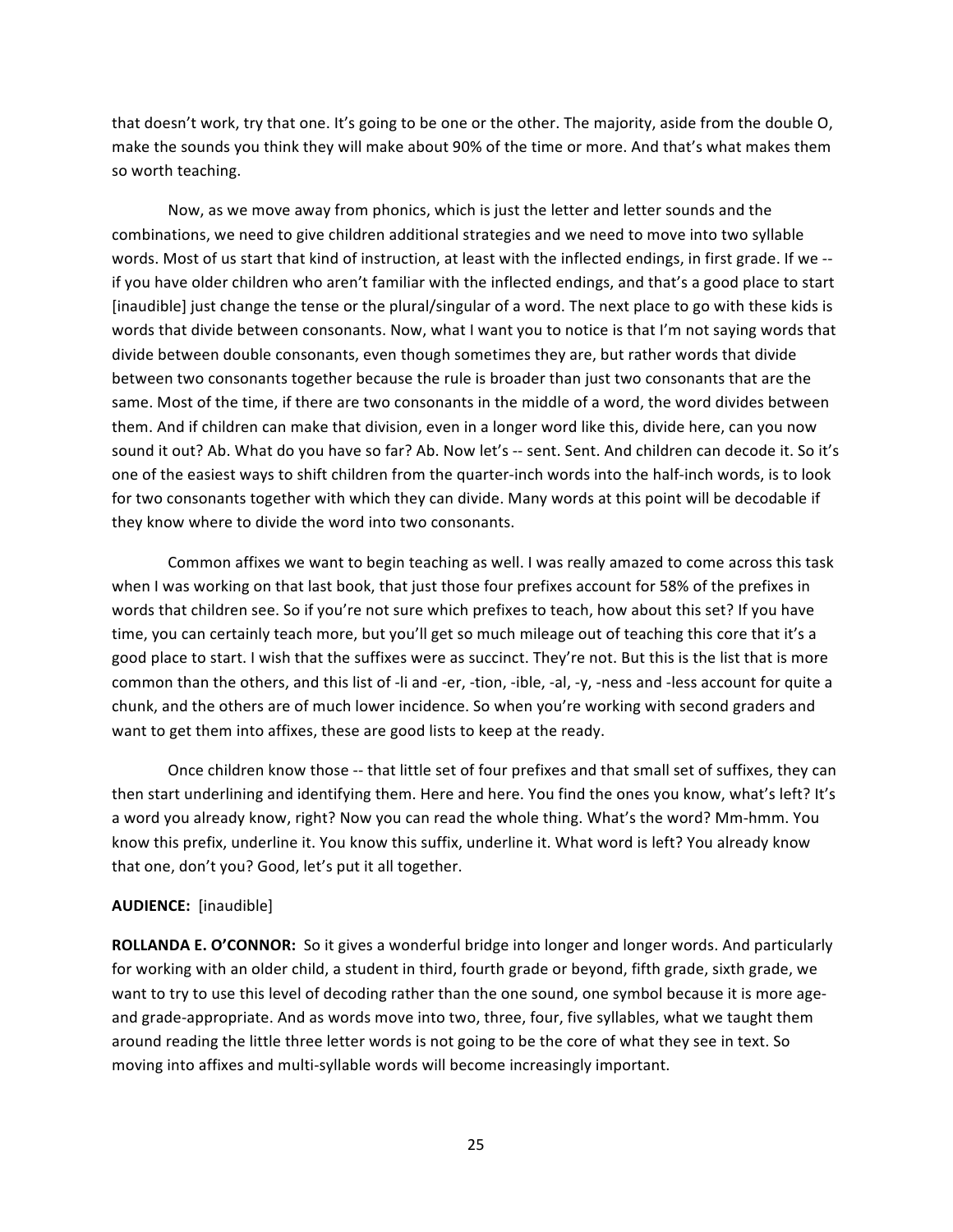Now let's take a little bit of a bridge away from decoding to think about fluency. In general, we don't measure fluency at the beginning of first grade because too many first graders aren't reading connected text. I noticed that Roland Good is coming to speak to this conference also. We used to play tag-team. He would teach you how to measure it, I'd teach you how to teach it, and it's all about the same stuff. But, regardless, if you think about measuring fluency, it makes no sense to measure it until you're getting scores above 15 because there's just going to be too much bounce. If children can't read 15 words correctly in text in a minute, don't measure it. Work on reading the words. And once they're getting some facility with the words, then move into measuring it.

Now, it's one piece of the comprehension puzzle, and I mentioned just one piece of that puzzle because, until fairly recently, we had not established a causal connection between the rate at which children read and their reading comprehension. In the last three years, we've done a series of experiments with my team and it's been replicated by Denton's team, that if we take children who are very slow readers and now I'm not talking about first graders, I'm talking about second, third, fourth, fifth graders, children who are very slow readers, and can increase the rate at which they read by quite a bit, like at least 20 words per minute, then even without teaching comprehension, we get a significant gain in their reading comprehension. And that's a generalized gain. So getting five words faster doesn't seem to make much difference, but a nice boost in fluency does make a difference. And that's what I mean by a causal impact.

But it's not the only thing. What we've found is, yes, we can teach children to be more fluent, and if we can get them to be a lot more fluent, they comprehend better. But fluency practice does not improve children's decoding ability and we've replicated that finding three times. It does not improve children's vocabulary, and we've replicated that four times. So, although we want you to work on fluency, we don't want you to drop all this other stuff in favor of fluency. We want you to add it to what you're working on currently.

Now, some of us were shocked with this third point, that silent reading does not improve fluency. Some teachers say, "Well, how can that be? We need to teach children to read silently." Researchers agree with you, absolutely, yes, you need children to read silently, but not if your goal is to improve their fluency. Reading silently is excellent for practice, it's excellent for comprehension, it's excellent to find answers to the questions that are your assignment for today. There are many excellent reasons to read silently. Ultimately, children who can read silently comfortably can also read for pleasure, which is just a great boon in life. But if you have children who are slow readers, we really need to have them practice reading aloud so that we hear the mistakes they make. Because activities like rereading text do not have an effect unless someone is correcting the mistakes. Children need feedback on their fluency in order to improve.

It's also not a quick fix. In our research with children who are in fourth grade and older, we're finding that we can teach the alphabetic principle to these older children who are almost non-readers in about two weeks flat, and that's two weeks of about five to seven minutes. Fluency doesn't work that way. It takes a long period of time to see growth. And when we're working with disfluent children, we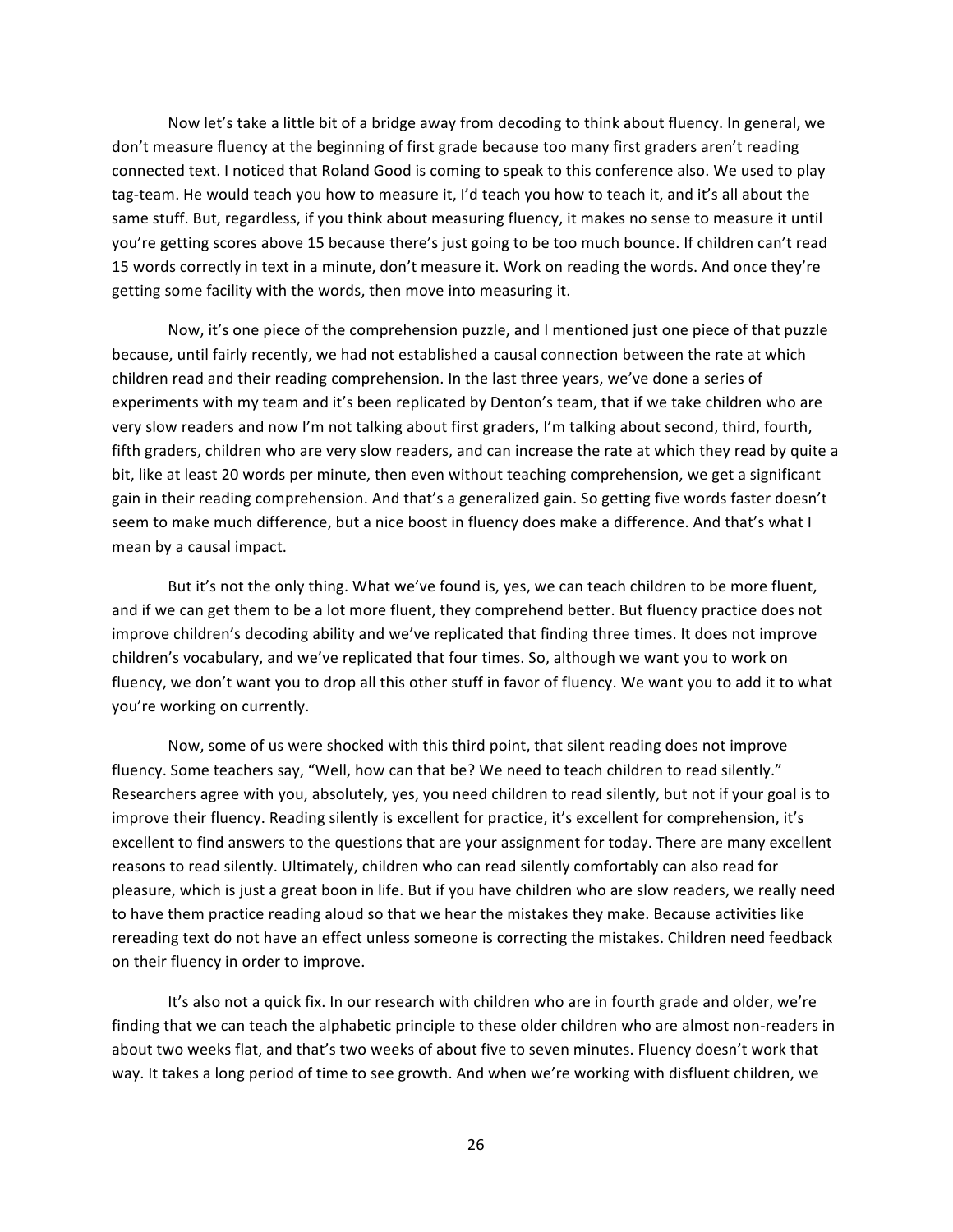need to practice at least three days a week for more than seven weeks before we see a significant gain at all. So it takes long-term practice to get better at it.

Now there are three features that are important when we have children practice. Rereading and partner reading are techniques. Rereading probably has more research behind it than any other single approach. The problem with rereading as a strategy is it's one-to-one, and not all of us have one-to-one time to work with kids. If you do, rereading is a great strategy. You take a piece of text, maybe about 200 words, have children read it aloud to the person who's listening. The person who's listening corrects the mistakes, helps with the hard words if children pause. You document how long it takes and then you have them reread that same piece of text until their rate improves by 25% and their errors drop by half. And if you can do that for about 10, 15 minutes a day with kids, it almost always works toward improving their reading fluency. But because it's one-to-one, it can be difficult to manage.

Partner reading also has a long history. Fuchs' team and Greenwood's team both had excellent strategies. One's class-wide peer tutoring. The other is called PALS, peer assisted learning strategies. They're both excellent, strong research behind them both. And the nice thing there is you can buddy up the children. The third thing that our research team has added is that we need to control the difficulty level of the text. If the child is reading with an adult, the text can be a bit hard. You can have text in the 85% to 90% accuracy range and children make real nice gains. In fact, the older kids make stronger gains in the 85% to 90% than they do in reading really easy text. The problem is that if you're partnering children with other children, that's way too hard, and you should be aiming for accuracy above 90% correct if the partner is another child. So, you have to balance those things, one against the other.

Now, when we had children read with adults, some school systems say well, we can't do that because it's so expensive. Well, the training is almost effortless. We've trained the adults to do our tutoring in less than an hour. You just have them -- the child read aloud to an adult, and the adult's job is to correct the mistakes and do a fluency timing once a day. So it's really very easy to train if you have adults who can be used for that purpose. I know that different school districts have different rules. Some of our rural districts use parent volunteers. In some districts, that's not allowed if it's instructional because of various union features and those kinds of things. So you can see who's available to help. Teaching assistants make excellent adults to be reading aloud.

And if you're working with a group and you're finding just one or two children is extremely disfluent, then you can have that adult read for 15 minutes with each of those children. Only takes an hour -- a half-hour of time. And you get a very big return for that in both rate of reading and in reading comprehension. Yes?

#### **AUDIENCE MEMBER:** [inaudible]

**ROLLANDA E. O'CONNOR:** It's just -- you just supply. You don't teach decoding at that point. Now it -- if you have a very savvy adult, like a TA for example, versus a parent volunteer, you could have that teaching assistant keep a running track of which words are missed and then the reading teacher or the reading coach can take a look at those words and see if there are relevant patterns that could be taught during the instructional time. But just word supply. That's what makes it so easy for an untrained person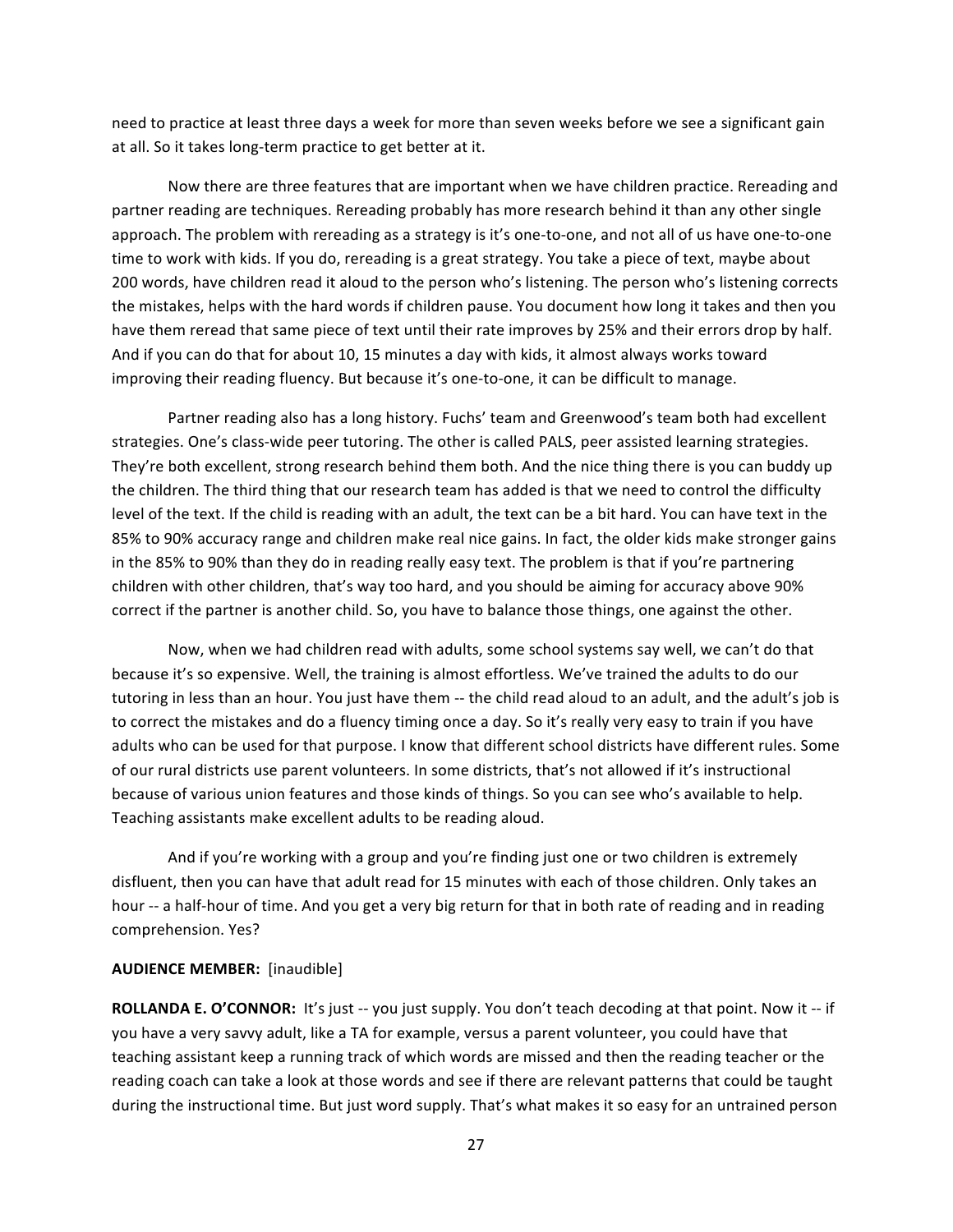to be an excellent listener. And when I say reading with, I mean that the adult is the listener and the child is the reader. So the child's getting the practice reading. The adult probably already knows how. Question?

**AUDIENCE MEMBER:** Are they clarifying -- just to clarify [inaudible] the word as soon as they make the error or [inaudible]?

**ROLLANDA E. O'CONNOR:** As soon as they make the error. It's that notion of the word-wise feedback. That works for decoding, it works for spelling, it works for fluency as well. If the word is corrected immediately, and of course we allow the child to self-correct. If he or she does, that's excellent. But if the child does not immediately self-correct, than the adult supplies it immediately. And then just have the child go back and reread that sentence and keep moving on. Now, repeated reading, continuous reading, there have been a lot of debate about whether continuous reading is as good as repeated reading. What we're finding in our research is that it's a little bit complicated. And we're finding a distinct interaction with the entering skill level of the child. If the child is reading fewer than 40 words per minute, have the child read each page more than once. Our rule of thumb is three times and that's because when we've timed children's rate of reading and also their accuracy, reading a piece of text -the same piece of text five times, they get much faster the second time than the first time. The third time through, they get faster and they make fewer errors. The fourth and fifth time, they tend to start adding to the story, making it more interesting, give it facts that aren't there. So three times is plenty if you're going to use rewrite -- rereading.

For older students and for students reading above 40 words per minute, we're finding similar gains with continuous reading. That is picking up a novel that the child enjoys, have the child read that novel aloud to someone who's providing feedback for the whole 15 minutes. That older child tends to enjoy it more. And the gains in fluency are just as high. Probably because authors tend to use the same words over and over and over from one page to another. There's so much redundancy in a novel of the words that are on the page that the child is getting some implicit rereading even through continuous reading.

We already went over this. You can use a bit ahead -- I mean, difficult text if the child is reading to an adult. Make it much easier if they're reading to a child. Now, these are the two partner reading approaches that I wanted to show you. And they differ from ways in which we used to -- we were walking into classrooms of teachers who were using partner reading and we saw a phenomenon that was sort of sad, and unfortunately we see this more than not when teachers have not been taught to use one of these effective models. And the model looks like this. I'm a really bad reader. But the teacher has paired me up with Deb because Deb is an excellent reader and Deb is also really nice. And so she's going to be kind to me, and I-- the teacher really appreciates that, and so do I as a poor reader. So the teacher says, "All right, we as a group read through page 17. Now in your partners would you read pages 18 to 25?" So we partner up and Deb reads the first page, gorgeous. I read the next page. Whoa, tough. And I struggle and I struggle. And Deb really is nice and she helps me with the hard words, just as she's been taught to do. That's really very kind. Phew. Finally through with my page. She reads the next one, I start through the next one. Deb begins to notice that her friends are done. And they're going off to all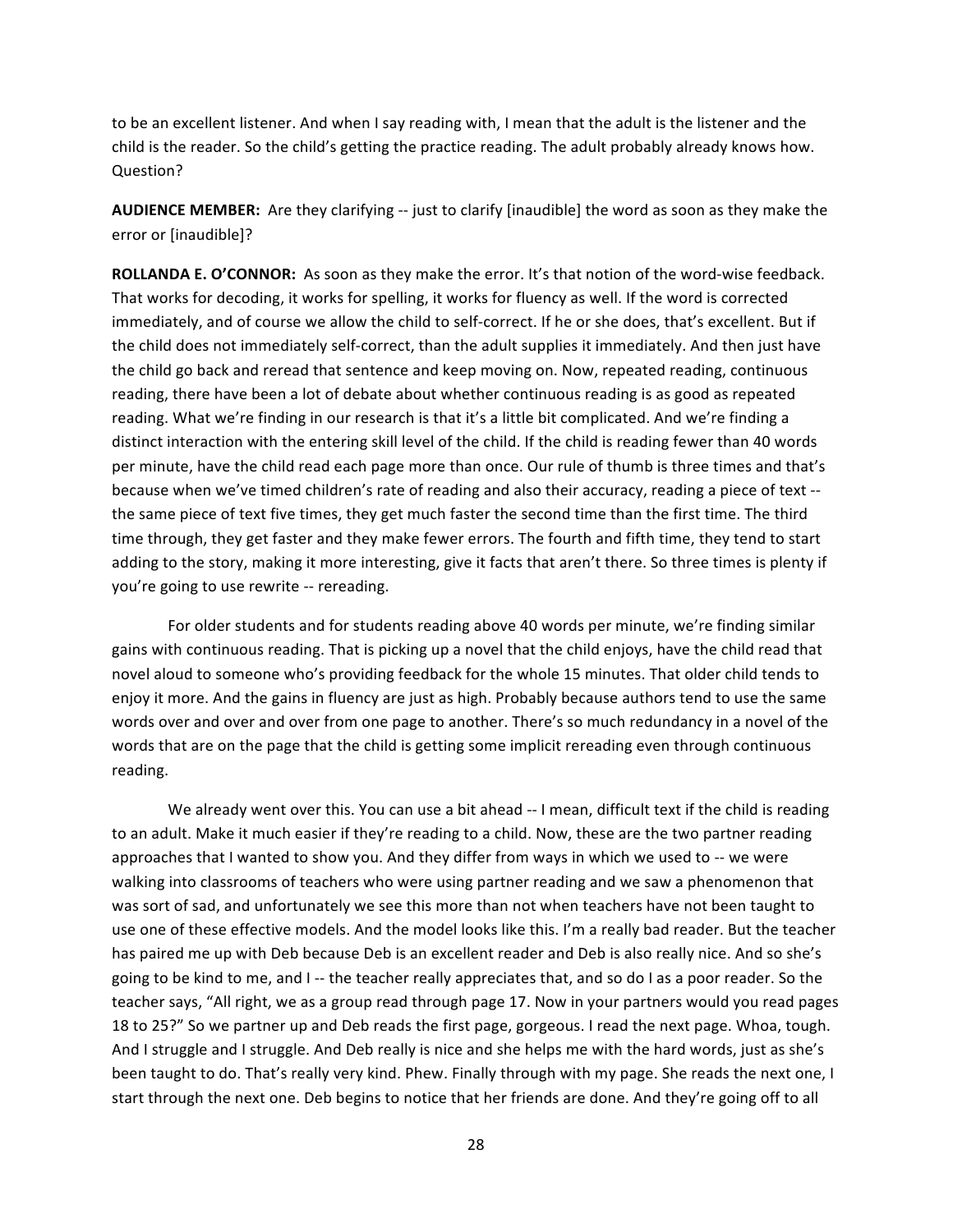those fun things. Well, it's time for recess and we're still not done. Well, thank goodness the teacher doesn't hold us back. She does hold me back, but she let's Deb go to recess. But Deb didn't get to do any of that fun stuff that her skilled peers got to do.

So, as a teacher, I say, "Well, that worked pretty well. Deb was really able to help her. I only had to help her with the last two pages. Great, I'll partner them up again." Now Deb gives me the face. And I begin to feel demeaned and unsuccessful, and Deb begins to feel punished. So what both of these procedures do that is different from what this teacher did to Deb and me was they control for time, not pages. The teacher decides fluency is an important goal in and of its own right. I have lots of kids who are disfluent in my class, so we're going to spend 15 minutes a day partner reading. Now I do have a handful of kids who are doing really well, in fact who are more fluent than their age and grade would suggest. I'm going to let them read silently in a book of their choice. So about two-thirds of my kids are going to continue to partner up and work on fluency. I am not going to allow them to choose their own partners because Deb's going to work with her friend and I get left behind. Nobody wants to work with me.

So the teacher will control the partners and the teacher will decide for that third of the class or however many they are who need no fluency practice which kids are going to read silently. Once we partnered up, in the modeled reading -- and this is the Fuchs-Vanderbilt model, peer assisted learning strategies, we're partnered up. How it was initially designed was that the higher reader would read for five minutes and the lower reader would follow along. That has since in the last two years been changed to page by page. The problem was that in five minutes the lowest skilled readers sometimes couldn't keep up, couldn't follow along that long, and basically just listened and didn't get the word practice that happens if the child truly is following along.

So, the way it is working right now is a slight change and that's -- it's done page by page. So the teacher sets the timer for 15 minutes. The higher skilled reader reads the first page. The lower skilled reader follows along. At the end of the page, they switch roles, the lower skilled reader reads the same page. So they've had that nice model of the fluent reader, they've heard it, they've been exposed to the hard words, they know pretty much what it's about because they're using their oral language and they've just heard a nice, fluent read aloud of the text. And it helps them do better than they would have had they read first in a cold read.

So if you choose this model, you choose to match your lower skilled reader with a reader who's a bit better. And then you assign a material for that pair which is at the appropriate level for the lower skilled reader. Now, the sentence by sentence was designed by Greenwood's team through classified peer tutoring and it actually was the parent of PALS. It was designed first and is still being used nationally in many classrooms. And what they noticed was that, when they paired up children, that it was very easy for them to get off task. I don't think that happens in Pennsylvania, so you don't have to worry about it. But nevertheless, I'll just show you how it works.

You pair up children from a similar level of reading ability. So if you do reading groups, you can just pair up within group. So if I were a general class teacher and I had three reading groups, I would pair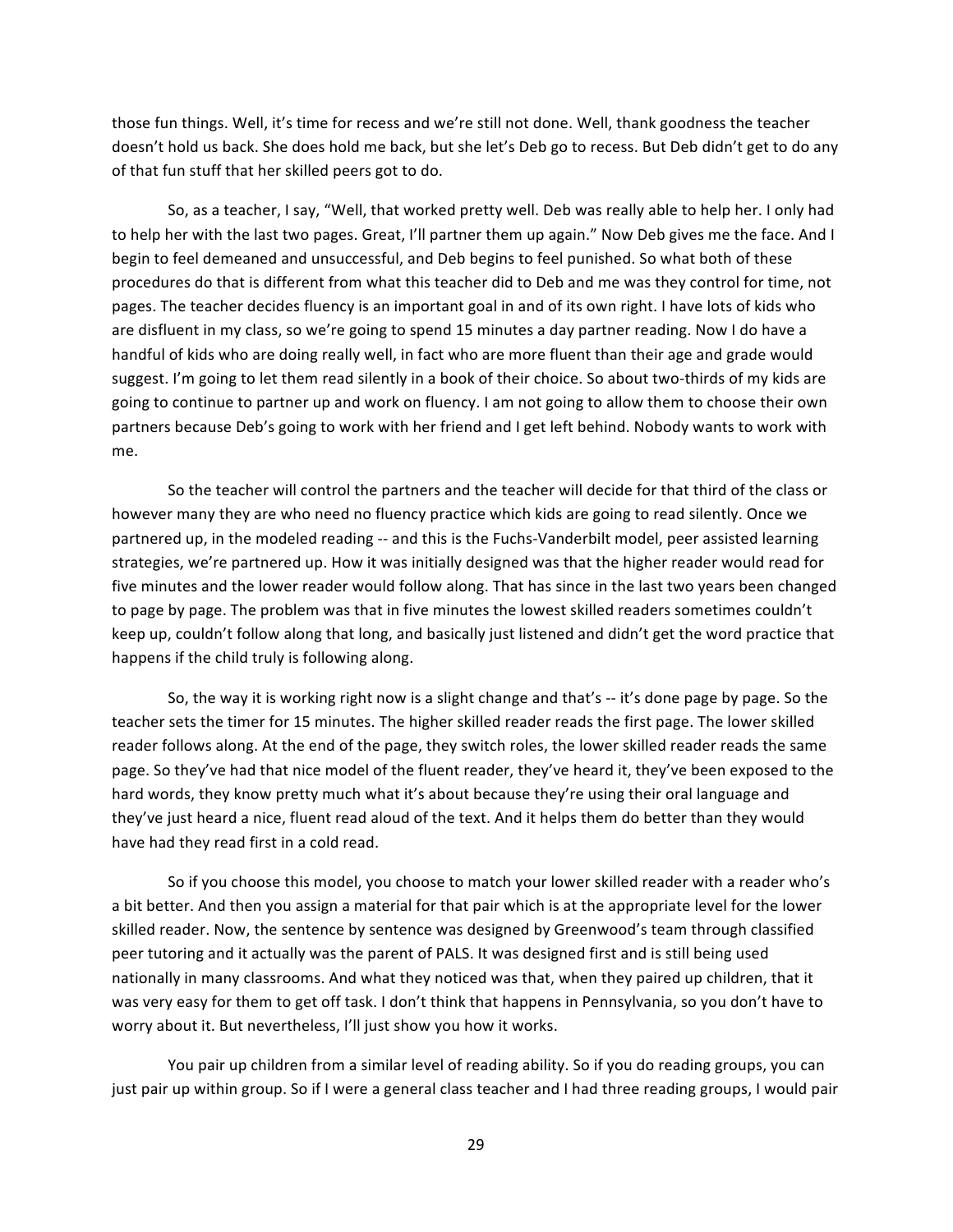up within each group and I could have them all working on a different level of material. And it works this way. On each day, one or the other of the partners is the leader.

They read first. Now, I'm not going to set my timer for 15 minutes, I'm only going to set it for 7. And the children are going to read sentence by sentence until the timer goes off. So, she reads the first sentence, the second sentence, the third sentence, the fourth, the fifth, the sixth. They're not repeating anything, they're just getting as far as they can continuously until the timer goes off. Then they go back to the beginning. Whoever read first now reads second. Sentence by sentence as far as they can get until the timer goes off again. That means they actually are getting two full reads through that section, but you don't have a higher and a lower skill, so it's more egalitarian.

The other problem is this youngster is always off task. We all know it, right? When we read sentence by sentence, she doesn't have time to get off task because it is almost always her turn. So if you have children -- in California we call them squirrelly, but I know you have no squirrels in Pennsylvania either. So if you have -- if you're trying the first model and you have some misbehavior because children are not attending, then just switching to this model could help improve behavior. To my knowledge, these two have not been pitted against each other. I think they should be because what we suspect is children will learn different things aside from fluency from each of these models. If children do the page by page, they get an extended model of fluent reading. If children read sentence by sentence, they get a sense of sentence sense, and some teachers have reported, although we haven't been measuring it, that their writing ability improves because they know -- now know what a sentence is, they hear it all the time. But we don't know this for sure. Regardless, these two models have more research behind them than anything else but repeated reading. And so they're well worth your time if you can't do fluency practice one-on-one.

So these are all features that you can go over on your own, and I've mentioned them in my preface anyway. They're mainly just check-sheets in case you couldn't write it all down, to go back. We need to make sure that children are reading a text that is not too difficult, so that's a very important part. And also that if you have children who don't need fluency practice, because you've paired up all the children within your groups, it's fine for those fast, fluent readers to be doing something else. And reading silently reduces the noise level within your classroom. I assume that most of you know how to measure fluency, so we don't need to go into that part. The one thing that we're finding in our research sites is do any of you have flat-liners? What we're finding is that if we go back 20 years and document two things, document not only the words they read correctly in a minute, but also document their accuracy, what we've found when we're giving good fluency practice to children on an ongoing rate, that most of those children who appear to be flat in terms of rate are actually improving in accuracy, which is just as important for comprehension. So before you throw the baby out with the bathwater, see" if they are improving in accuracy. That's important too.

Now, as we move into third grade, we're going to continue. We're going to go back and pretest the struggling reader on things like phonemic awareness and alphabetic principle, letter sounds, letter patterns, all of things we've been working with so far. But we're also going to move into several elaborated strategies for reading multi-syllable words. And one of the easiest is the notion that every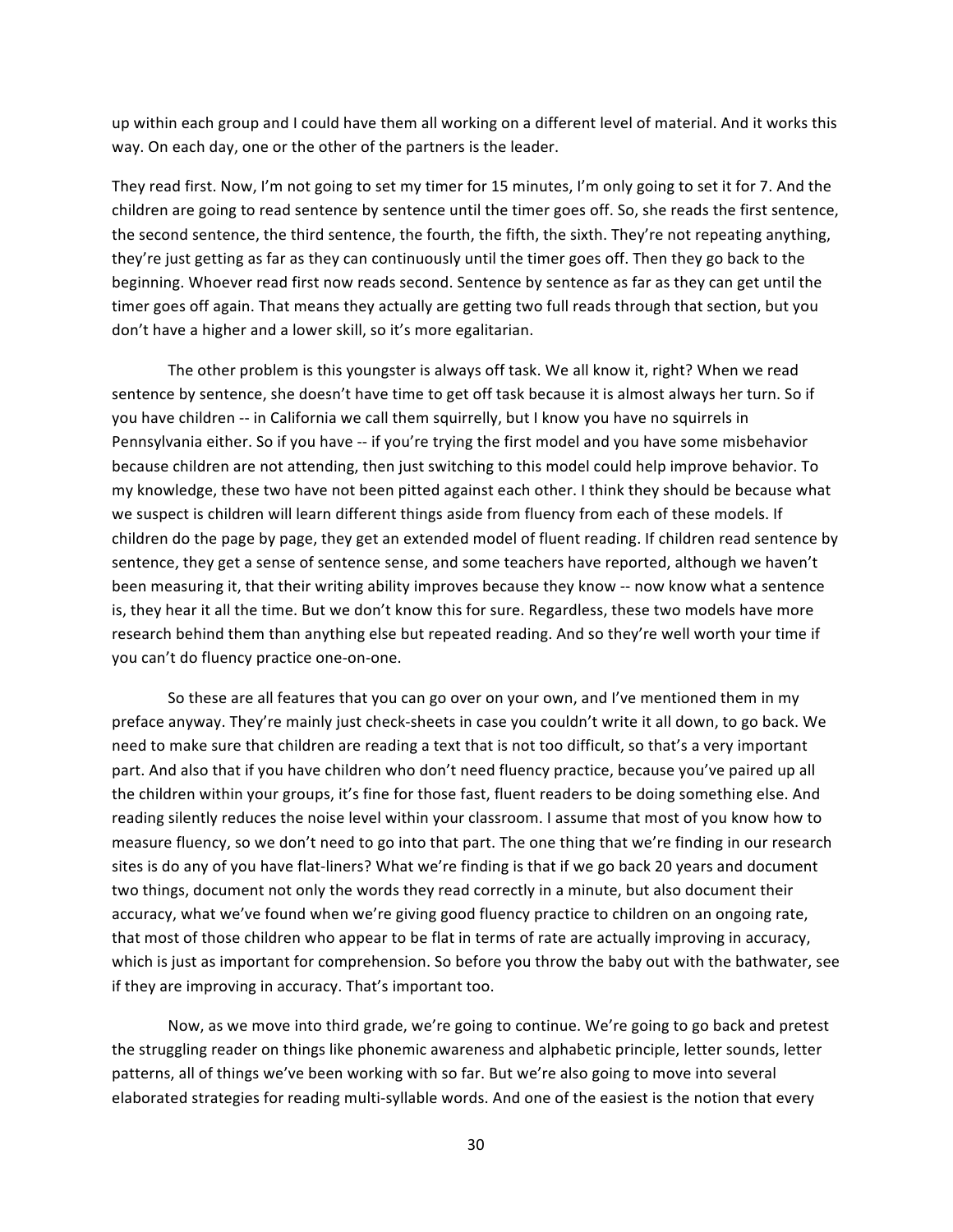syllable has at least one vowel. So if we have children look at that 25 cent word and start by underlining the vowel letters, see if any of those vowel letters are teamed up, that gives them the sense for how many beats they're looking for, how many syllables they're looking for. That in and of itself improves decoding ability and it's much easier to teach than the 47 rules of syllabication, especially to a struggling reader.

We'll also be teaching the morphemes, also teaching them the rules for combining morphemes. Though morphemes are just the meaningful parts of words. So the phonemes are meaningless isolated speech sounds, the morphemes are the parts of the word that carry the meaning. So, recoloring. How many syllables? Recoloring. How many of those syllables carry meaning? Does Re carry meaning? Yes, it means do it again. Co? Color. Okay, so now we have a second morpheme. Ing? Yes, in the act of. Okay. So, it's the meaningful parts, and those are useful for decoding and spelling as well. So, to teach -- every syllable has at least one vowel. As I mentioned, you just have children first underline the vowel letters within the word. Here we see three vowel letters. Are any of those vowel letters teamed up? Teamed up would be like A-I going together, O-U going together. Okay. In cloudless, yes, you see the O-U going together, but in unable you don't see anything teamed up, so if there are three vowel letters, how many syllables are we looking for? Three, that's right. And you already know the first one because that's one of those high frequency morphemes that were in our first set. those four prefixes. So you already know that one. It makes a word that a child might not attempt if you hadn't taught U-N as one of those high frequency prefixes, or you hadn't taught -- we're looking now for three sounds within the word. We have Un, what's left? Okay. The same thing for cloudless. You see the O-U goes together and it's teamed. So how many syllables are we looking for in this word? That's right. Do you see a prefix or a suffix that you recognize? Less, okay, so let's look at what's left. If you've taught O-U goes together and it makes Ow, now the whole thing is decodable.

So what we're doing is building on these easier skills. So you might not start with three syllable words for a child who's an extremely poor reader, but you can quickly build up this point if you take advantage of the two letter pairs, take advantage of those high frequency shortlists of affixes that we were examining earlier. The last thing you'd consider as you're moving into rule-based multi-syllable words is the notion about dropping an E. And I'll show you how that works. When do you drop the E? When the next part begins with a vowel. When do you drop an E?

**AUDIENCE:** When the next part begins with a vowel.

ROLLANDA E. O'CONNOR: That's right. Does make end in E?

## **AUDIENCE:** Yes.

**ROLLANDA E. O'CONNOR:** Does the next part start with a vowel?

**AUDIENCE:** Yes."

ROLLANDA E. O'CONNOR: Will you drop the E?

**AUDIENCE:** Yes."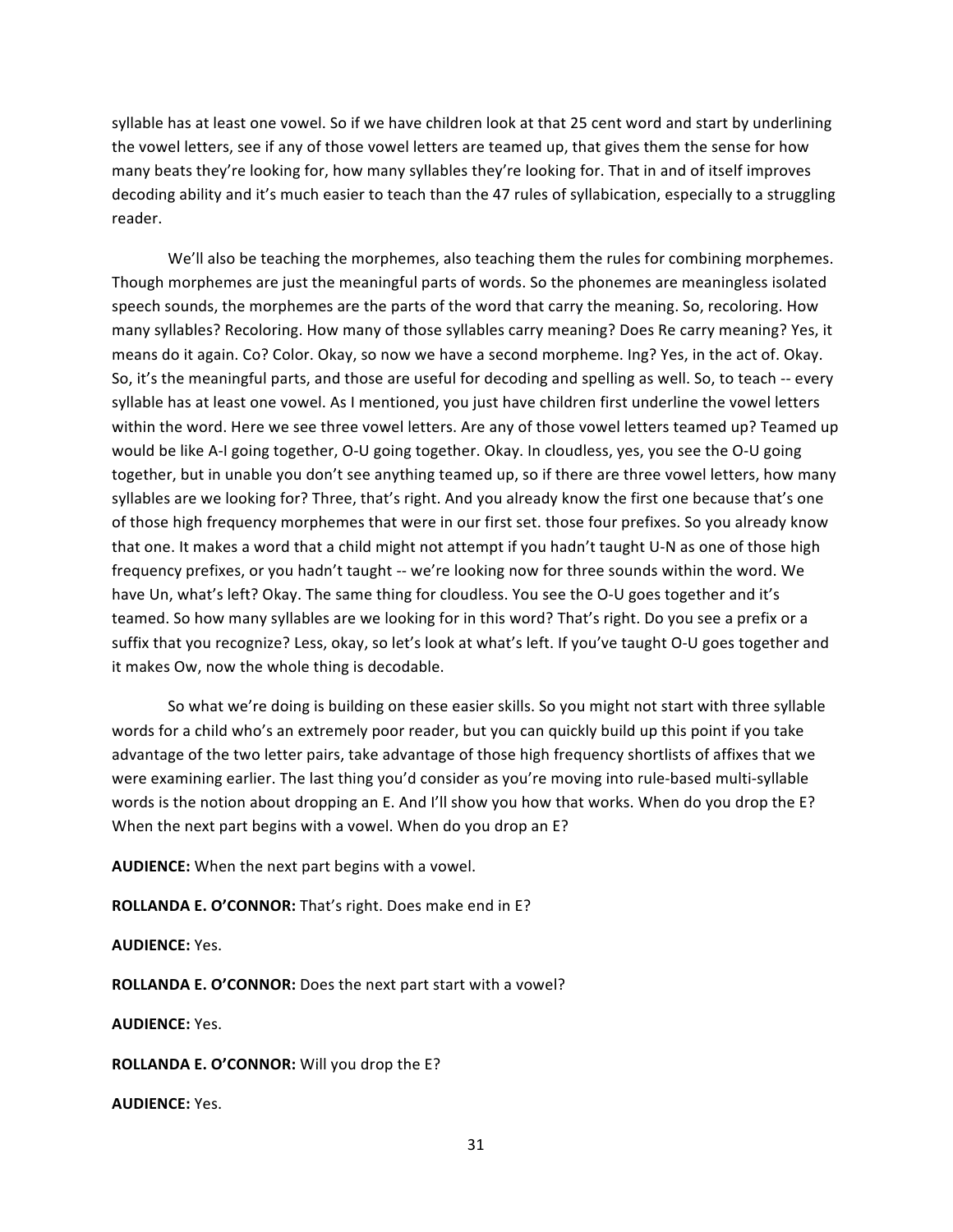**ROLLANDA E. O'CONNOR:** Good, write making. Does like end in E?

**AUDIENCE:** Yes."

**ROLLANDA E. O'CONNOR:** Does the next part begin with a vowel?

**AUDIENCE:** Yes."

ROLLANDA E. O'CONNOR: So will you drop the E?

**AUDIENCE:** Yes."

ROLLANDA E. O'CONNOR: Write liked. End in E?

**AUDIENCE:** Yes.

**ROLLANDA E. O'CONNOR:** Start with a vowel?

**AUDIENCE:** No.

ROLLANDA E. O'CONNOR: So will you drop the E?

**AUDIENCE:** No."

ROLLANDA E. O'CONNOR: Write useful. End with an E?

**AUDIENCE:** No.

**ROLLANDA E. O'CONNOR:** The rule doesn't apply. Write backed. Notice how I am intermixing from the very first day. Now, when you teach with a rule, whether you're teaching the silent E rule, whether you're teaching when do you drop the E from a word, what you're going to need to do is keep with the rule for many consecutive days until your children have it. This is not the way our curricula are built. They teach one thing and then they drop it, and maybe pick it up or test it later.

When we're working with struggling readers, you want to keep with the rule that you're teaching for about two consecutive weeks. Now very short, this only takes about five minutes. But we're going to do it Monday, Tuesday, Wednesday, Thursday, Friday. We're going to come back and do it Monday, Tuesday, Wednesday, Thursday, Friday until you see children doing it very consistently on their own. By teaching them a rule like this, you also teach them that it's not just you drop the E when you're adding Ing, which is how it's usually taught. Then you have to teach it again with E-D. And kids have no clue why you don't drop it when you get to Ful, or Ness, or Less. But rather, you're teaching them rule that applies across the whole. It's one generalization and it applies across many, many instances of words.

So in all, when we think about working with children in K4 who are having reading difficulties, our job is to determine where the child falls on that reading continuum. Where is it that they are having difficulty? What can we shore up once we find the seat of that blockage in their reading development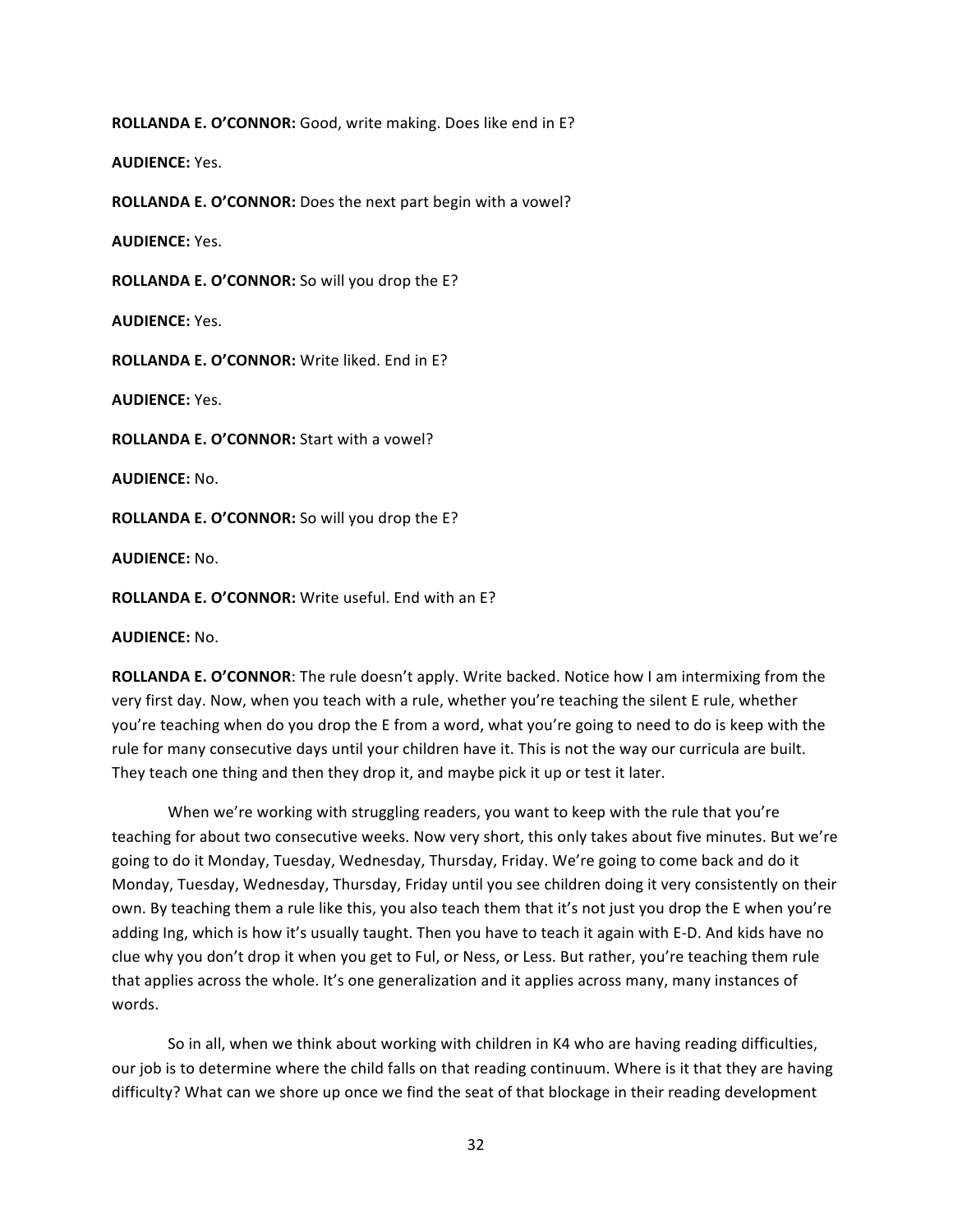while still keeping them as strong as possible across other areas? Many of the things we have worked on in the last 15 minutes to a half hour in terms of multi-syllable word strategies you can use with a very poor reader as long as you also have that child as a pocket child to shore up the things that they didn't learn along the way. So, questions in our last three, four minutes? Yes.

**AUDIENCE MEMBER:** I know this is more word recognition, but I have a three year old, and at the daycare that she goes to they're learning their letters. And I've seen different centers do different things" when they introduce the capitals, they introduce the lowercase, or they do both at the same time. Are there studies that say one might work better [inaudible]?

ROLLANDA E. O'CONNOR: Developmentally, most children learn -- if they're preliterate or if it's before kindergarten, more children learn the uppercase than the lowercase. And that's because if you look at signs, if you look at logos, the uppercase is used more often. So that's probably why the preschool is taking advantage of that. It's getting them into the notion of letters.

Also, the most salient letter for any individual child is the first letter of his or her name, which is an uppercase letter. I think anything that children learn in preschool is just bonus and it's great that they're introducing some letters and playing with letters, and that's a good thing whether they're uppercase, lowercase, just to get them into the act. Yes?

**AUDIENCE MEMBER:** [inaudible].

**ROLLANDA E. O'CONNOR:** She's asking about multisensory instruction and whether I would see that as a separate kind of activity. First, multisensory instruction has a good -- has good research support behind it. And, in fact, multisensory instruction is more effective than almost any other technique in isolation. So it folds right together. If you think about what we were doing with teaching children to blend, we showed them pictures. We had them name words. We had them say them slowly. We had them say them fast. They were listening, they were looking, they were speaking, they were feeling the sound of the phonemes in the mouth. That is multisensory.

So there are programs that are labeled multisensory and then there's the notion of multisensoryness. And the notion of multisensoryness is important in any instructional activity. I try not to comment on any particular program because they tend to go this way and that way. And in my experience, when we teach teachers to use the most effective practice, they're the ones who don't go in and out. They're with us for the long haul. So rather than concentrate on curricula, we concentrate on principles of excellent instruction and what is newest and most robust in terms of research findings. Yes?

AUDIENCE MEMBER: Sight word practice that you were giving like -- because my son can do the sight words [inaudible] but when he reads it all falls apart.

ROLLANDA E. O'CONNOR: Yes. You know, we have --